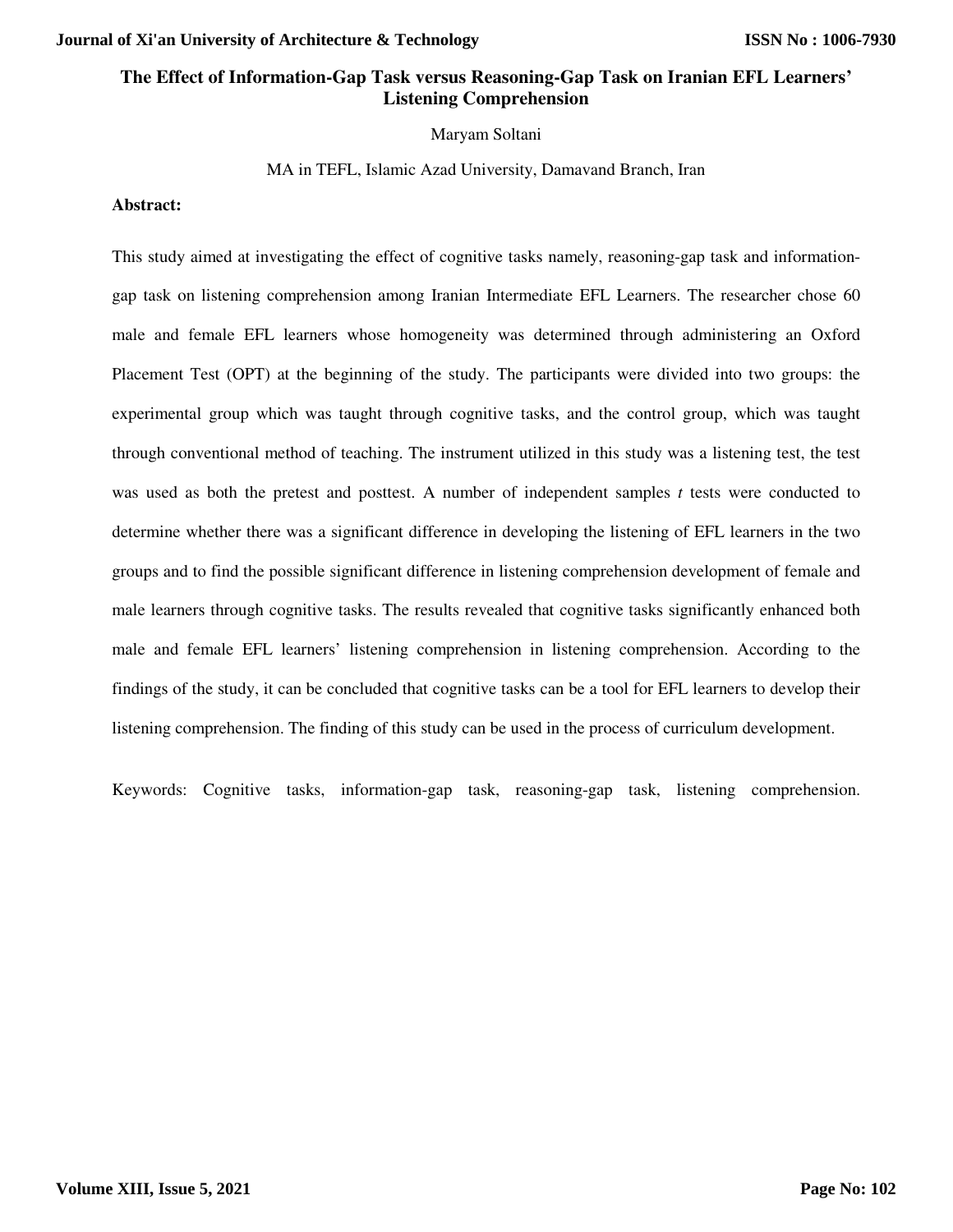## **Introduction:**

Listening comprehension is a very vital skill for L2 learners to acquire. The criteria involved in listening are highly important to attain. There is need to pay attention to more prominent activities such as different types of tasks that are designed to help achieve comprehension goals. So many factors, e.g. task-based language teaching, are involved in this issue. These factors can have negative or positive effects on the overall quality of students' listening comprehension performance.In this regard, to show the value of the performance of tasks in L2 classrooms, Nezhad (2009) conducted a study to determine the effectiveness of task types in L2 classes to improve the learners' listening comprehension could be emphasized.The results of such a consideration showed that students taught by the use of different tasks had much more better comprehension of listening than those who were taught by traditional way of teaching listening. The purpose of the present research is to focus on the improvement of listening comprehension of students by using two types of cognitive tasks (information gap and reasoning gap).

Different studies and observations suggest that a large number of EFL university students are not able to read and understand materials in the English language effectively (Valencia &Buly, 2004; Vlack, 2009), which may affect their academic performance. In fact, effective teaching of listening has long been recognized as vital in second language learning (Carrel, 1989). Readers read texts in order to make some sense of the text (Graesser, Singer, &Trabasso, 1994; Nuttall, 2005), and they do so by cognitively interacting with the text (Nuttall, 2005) and by utilizing not only linguistic and background knowledge but also cognitive capabilities such as inferencing during listening (Grabe&Stoller, 2002). Consequently, the ultimate success in listening is the result of both linguistic/conceptual knowledge and readers' cognitive characteristics.

Finding the possible impacts of the performance of cognitive tasks on EFL learners' listening comprehension is the purpose of the present study. In the realm of learners' listening improvement, different cognitive tasks have been studied (e.g. Nezhad&ShokrPour, 2012; Salmani, 2006). It is believed that such different task types cause learners to focus on different characteristics of the text because the demands of tasks are not the same (Joe, 1998). Information-gap task types require participants to express their knowledge on a subject. A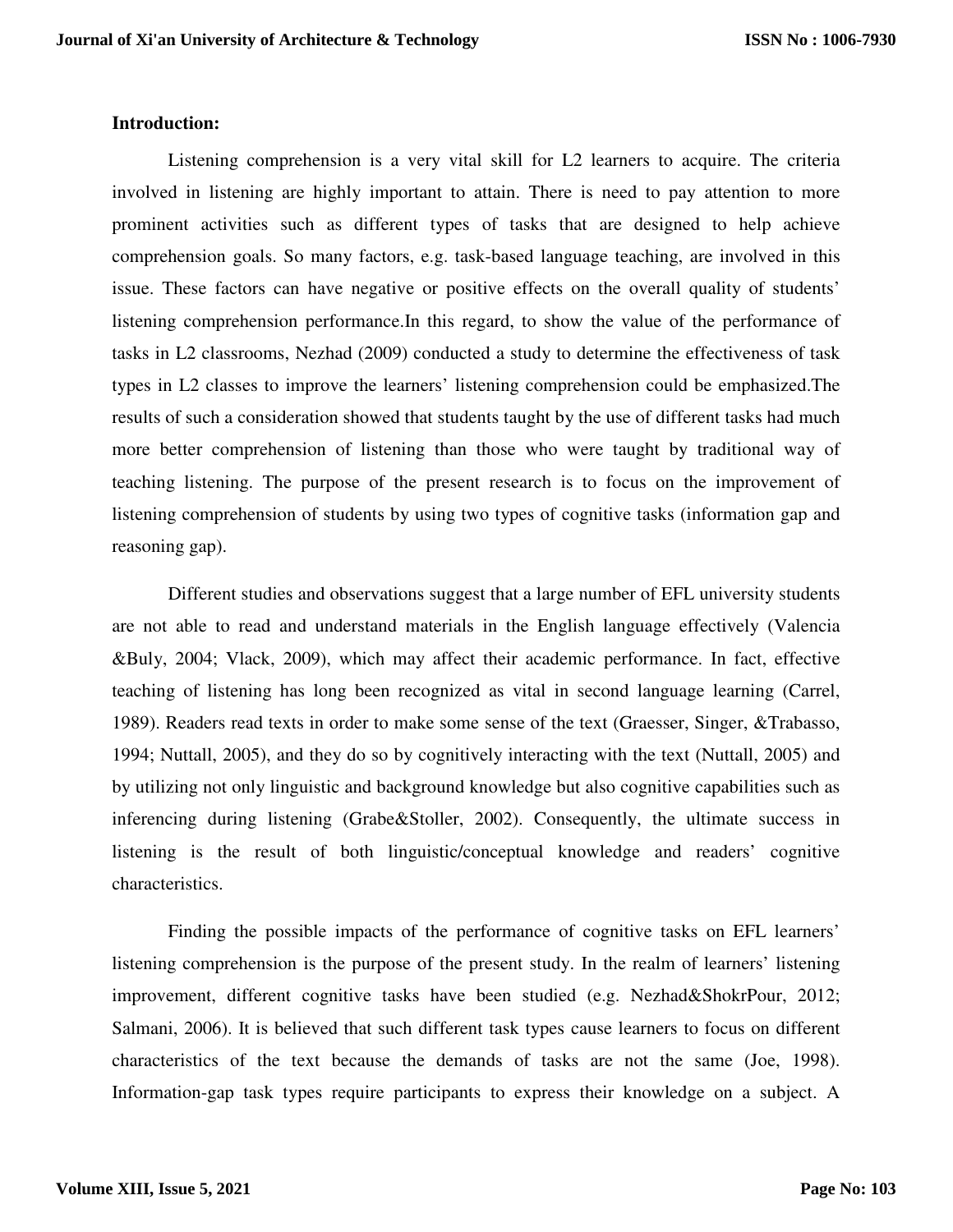reasoning-gap task is a task which requires the participants to engage in reasoning, such as synthesizing the provided information and deducing new facts in order to perform it successfully. The two task types activate different cognitive strategies. Therefore, the outcomes of the two task types may be different when performed by learners with different cognitive styles (Pica, Young, & Doughty, 1993). Apart from the specific cognitive style that learners carry with them into the learning environment, the type of listening questions they are asked also influences their listening performance. This has been comprehensively addressed by Bachman (2000) under the title of test method facets, suggesting the wide range of variations in test rubrics and procedures that leave impacts on the performance. In fact, the concept of "listening comprehension" has not lent itself well to a clear operational definition so that it has been mostly defined by many measures used in its assessment (Daly, Chafouleas, & Skinner, 2005; Frith&Snowling, 1983; Myles, Hilgenfeld, Barnhill, Griswold, Hagiwara, & Simpson, 2002).

However, most listening comprehension research studies still use only one measure and response form despite the fact that many investigations inform us about the limitations in using one single test in the assessment of listening comprehension (Cutting & Scarborough, 2006; Fletcher, 2006; Pearson & Hamm, 2005; Young, 2005). The present study aimed to see how the development of listening comprehension was affected by task-type mediated by cognitive tasks; the results of this study can shed light on the development of listening comprehension.

### **Statement of the Problem:**

studying history of language teaching, it can be found that different approaches and methods have been developed in order to help learners learn a second/foreign language better. Before the scientific era of language teaching, which began with the emergence of Audiolingualism in the mid20th century, the focus was on teaching grammar and on the ability to translate literary texts.However, thisteacher-centered method could not resist the new findings of psychology, linguistics, and educational theory and the field of language teaching gradually proceeded towards more learner-centered approaches and methods.The shifts in the goals of language teaching and the new communicative needs changed the methods and hence the views about the four skills, for instance, listening comprehension, were treated differently in various methods and approaches. Listening was considered a passive skill in some methods and approaches. However, with the emergence of comprehension and communicative approaches,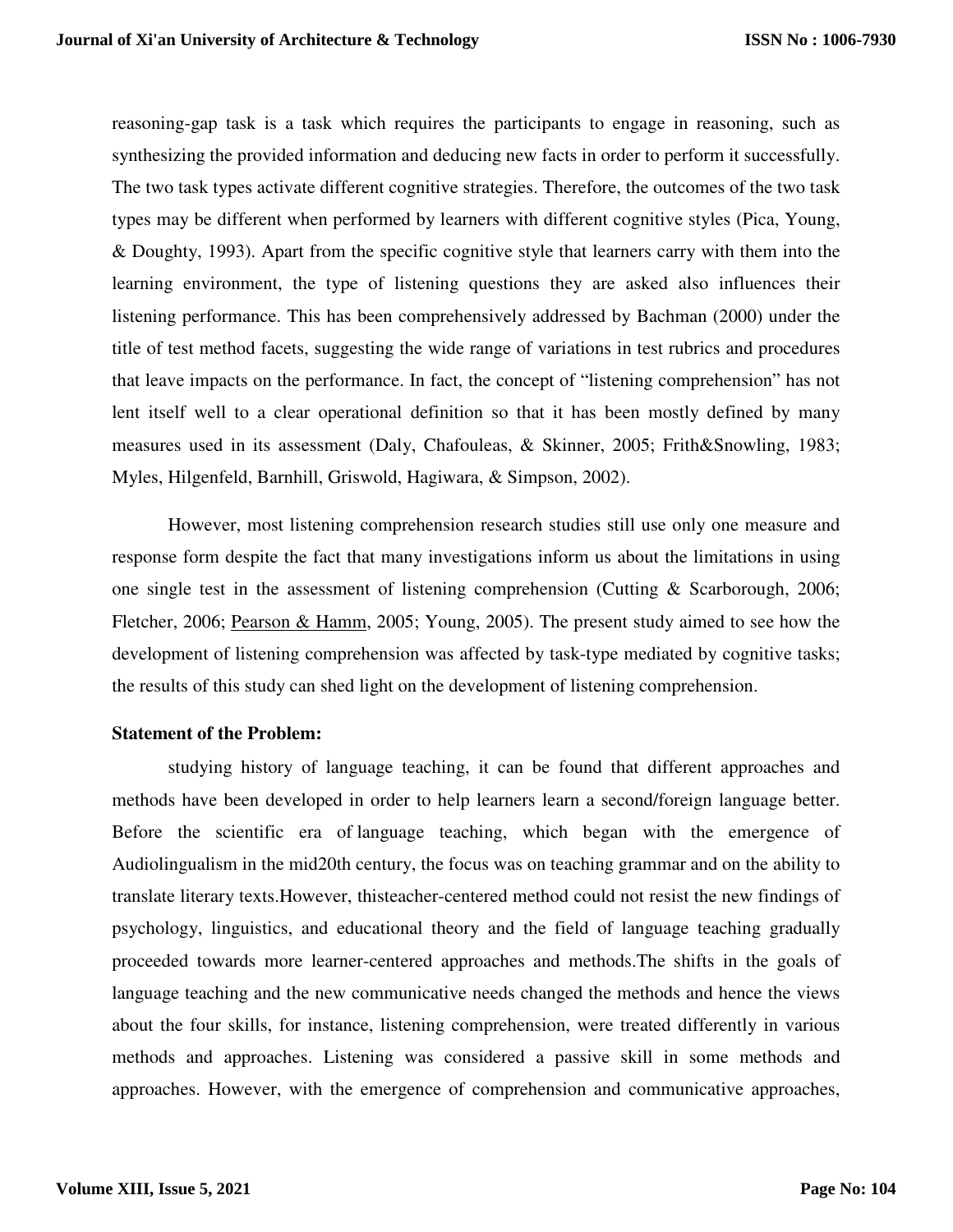listening gained prominence and came to be known as an active and meaningful process rather than a passive product. Brown (2001) introduced different techniques for teaching listening comprehension. In spite of all of the techniques and procedures which have been used for teaching listening skill, Iranian learners have serious problems in listening and comprehending texts which have been written in English. The problem with traditional approaches is that they do not consider listening as being purpose-driven.Furthermore, the use of new methodologies in teaching EFL listening is rare in Iran. That is why this study used two different cognitive approaches to teaching listening comprehension, to examine their efficiency, and to compare their effectiveness.

# **Objectives of the Study:**

Based on the problem which is stated above,the purpose of the present study is to determine whether teaching listening to EFL learners through Task-Based Language Teaching, especially cognitive tasks could be influential and particularly useful in EFL listening improvement. Two types of cognitive tasks, i.e. reasoning gap activity and information gap activity, were the focal points of the study. Most of the past studies (e.g. Baddeley, 1992; Dornyei, 2003) calculated correlation coefficients between foreign language cognitive tasks as a whole and performance measures, but they did not examine the impact of cognitive tasks and performance measures. Since this is a multifaceted phenomenon, investigating the effect of cognitive tasks on listening improvement of intermediate EFL learners may be more important than investigating how cognitive tasks overall are related to performance measures. Against this backdrop, the present study focused on cognitive tasks as an affective trait of L2 learners and it investigated the impact of cognitive tasks on listening improvement of Iranian intermediate EFL learners. Thus, in this study, attempts were made to find out the impact of tasks on intermediate Iranian learners of English in EFL classrooms with a focus on cognitive tasks. This was represented in the two research questions of the study that are mentioned in the next part.

### **Research Questions**

1. Does implementing cognitive tasks have any impact on listening comprehension of male intermediate Iranian EFL learners?

2. Does implementing cognitive tasks have any impact on listening comprehension of female intermediate Iranian EFL learners?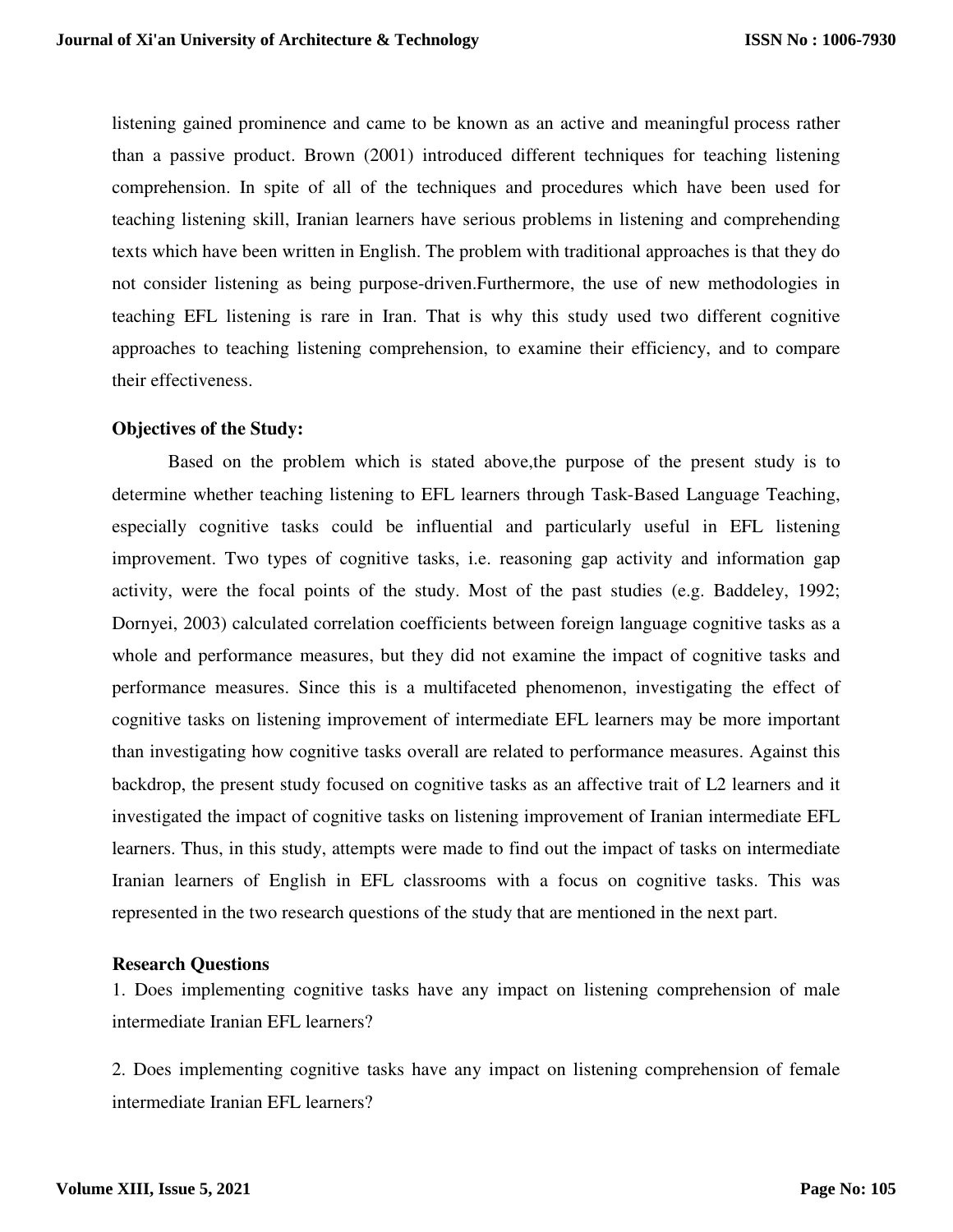# **Research Hypotheses**

Correspondingly, two null research hypotheses were formulated:

1. Implementing cognitive tasks has no impact on listening comprehension of male intermediate Iranian EFL learners.

2. Implementing cognitive tasks has no impact on listening comprehension of female intermediate Iranian EFL learners.

# **Review of literature:**

It is clear that the type and amount of interaction is the determining factor in SLA (Lloret, 2003). TBL brings about the effective interaction desirable for acquisition through structured tasks, collaborative output and relevant feedback. Interaction cannot be achieved effectively in second language classrooms without first determining the forms and structures to be used. Students take part in interactive activities willingly only when the task is defined, that is when they are told what to do and how to it. Both the 'creation' process and the 'product' are invaluable tools for student-student and teacher-student interaction, which is essential for acquisition (Ellis, 2001). Learners of a second language feel quite restricted while trying to communicate because they feel they must say what is appropriate to the context in a coherent way. The need for interpersonal acceptability poses constraints on them (Batstone, 2002). Therefore, most of them are naturally unwilling to risk the danger of seeming stupid. The most effective way of overcoming such difficulties and inhibitions is to define and limit tasks for second language learners and give them clear instructions about forms they can use. In TBL, learners are also given time for thinking and planning, which is another principle that may erase psychological barriers. In his study on producing / developing task-based materials, Moor (1998) outlines a 'model planning/rehearsal/input-task' cycle in the figure below and suggests that any non-task-based material can be modified into task-based activities. He proposes activities such as "giving short talks, conducting surveys and questionnaires, designing posters or texts to be stuck on the wall and writing or recording class magazines and videos".

# **Information-Gap Activities:**

According to Neu and Reeser (1997), in an information gap activity, each person has some information that the other one does not have, so they start sharing their information to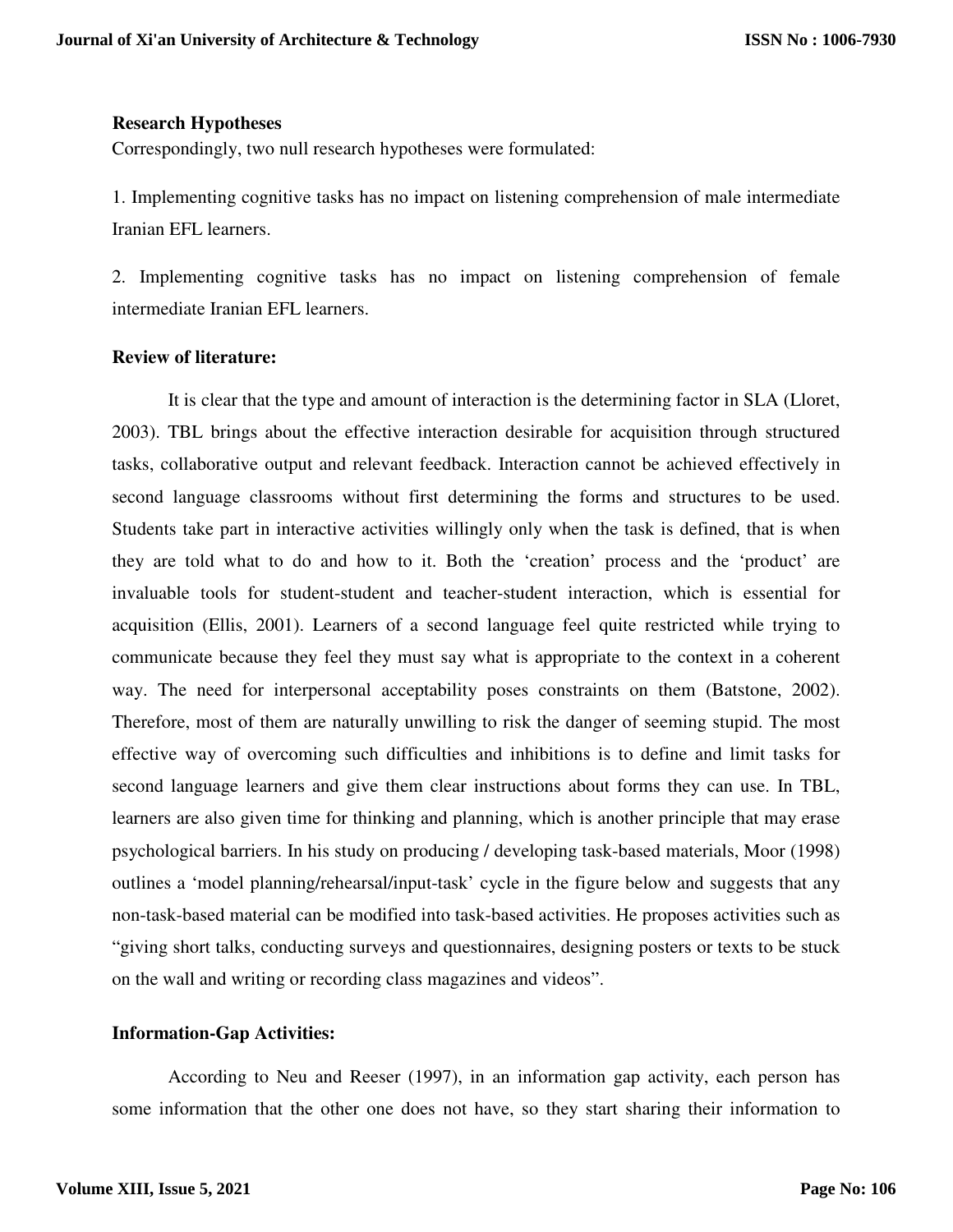solve a problem or make decisions on some issues. These types of activities are so helpful and they make all the students speak and communicate in the L2 classroom. Another advantage of information gap activities is that students are in a situation that they have to talk and discuss because they must share their information to accomplish the task. The three information gap activities utilized in this study are as follows:

# -Jigsaw:

 Jigsaw was originally developed by Eliot Aronson (2007). Essentially, it is a cooperative learning lesson design that takes the place of lecture and each student is responsible for teaching his section to other students.

# -Missing:

 Information According to Lam Son (2009), students work in pairs. They are both given tables with information missing. What is missing in one partner's table is there on the other partner's table and vice versa. So the students start asking questions from each other to fill out the missed parts of their tables.

# -Finding the Differences:

According to Doff (1988), the two students in each pair have identical picture with ten important differences. "They do not look at each other's pictures, but they try to find the differences by describing their pictures" (p. 217).

# **Reasoning-Gap Activities:**

Reasoning-gap activity presupposes deriving some new information from the given information through processes of inference, deduction, practical reasoning, negotiating, working things out in the mind [Prabhu, 1987, p. 46]. Examples are (a) working out a teacher's timetable on the basis of given class timetables, or (b) deciding what course of action is best for a given purpose and within given constraints, or (c) deciding what attractions would be most appropriate on a small island to develop it as a tourist resort and discussing how to publicize it.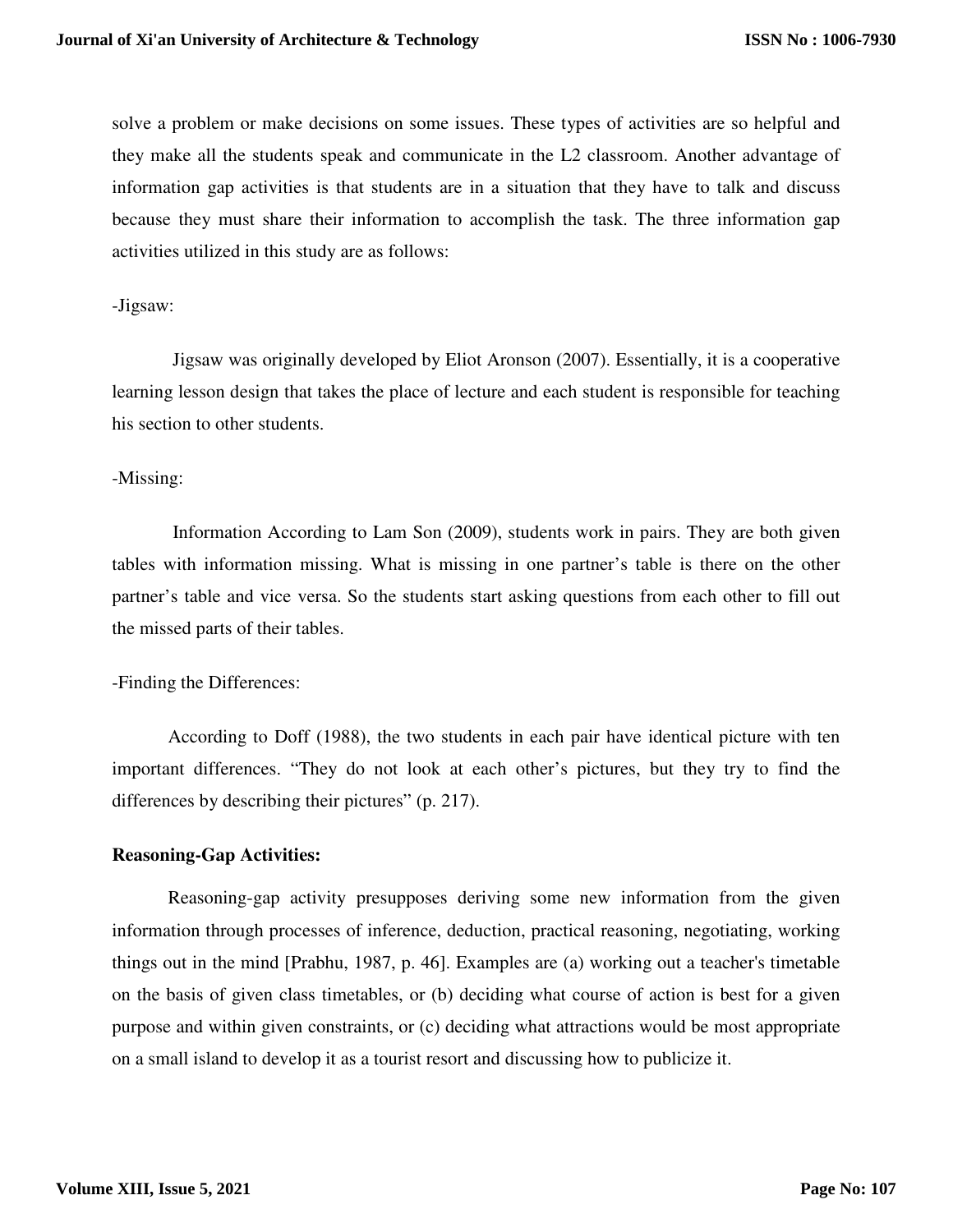Narita (2008) conducted a research an elementary school in Japan where she taught English as a foreign language. The classes were given lessons and activities in which they experienced realistic communicative situations such as shopping tasks and an interview tasks. The results showed that many students had a feeling of contentment and strong willingness to continue to study English in the future after completing the tasks.

Noroozi (2012) based on the semantic procedure, investigated the effect of task-based language teaching on the pragmatic competence (Illocutionary force) on the Iranian male and female students. By virtue of gaining a persuasive and forceful ultimate goal of this study 400 language teaching Iranian juniors between 20 and 30 voluntarily took part in this study. They were initially exposed to the proficiency TEOFL test. Those who got over the 70 percent of the scores- 120 male and female subjects- were selected as the subjects of the study. This study subsumes three phases. Phase 1 witnessed a T-test where 60 males and females of the aforementioned subjects were randomly classified into two-30 subject groups. The experimental group was assigned tasks based on illocutionary act measures where the communicative force of the utterances was taken into account and the control group was given tasks based on locutionary act where the well-formedness of the utterances was considered for the period of twelve sessions. As the posttest five native like Iranian Ph.D holders in linguistics who had full command of pragmatic competence in general and speech act theory in particular were hired to interview all the 60 subjects to unravel their differences.

The acquired result revealed that the experimental group was much more versed in pragmatic competence regarding the illocutionary force of speech act theory. Phase 2 was allotted to a correlational study. The researcher intended to look into the degree of correlation between the locutionary and the illocutionary forces. The scores of 30 subjects in illocutionary experimental group were correlated with those of the locutionary control group. The coefficient of correlation demonstrated that there was a negligible positive correlation between the two variables. In phase 3 a 2x2 factorial design was employed where the120 male and female subjects selected by the TOEFL test were subjected to locutionary and illocutionary act. According to the observed F it was proved that the females outperformed the male subjects in both locutionary and illocutionary acts.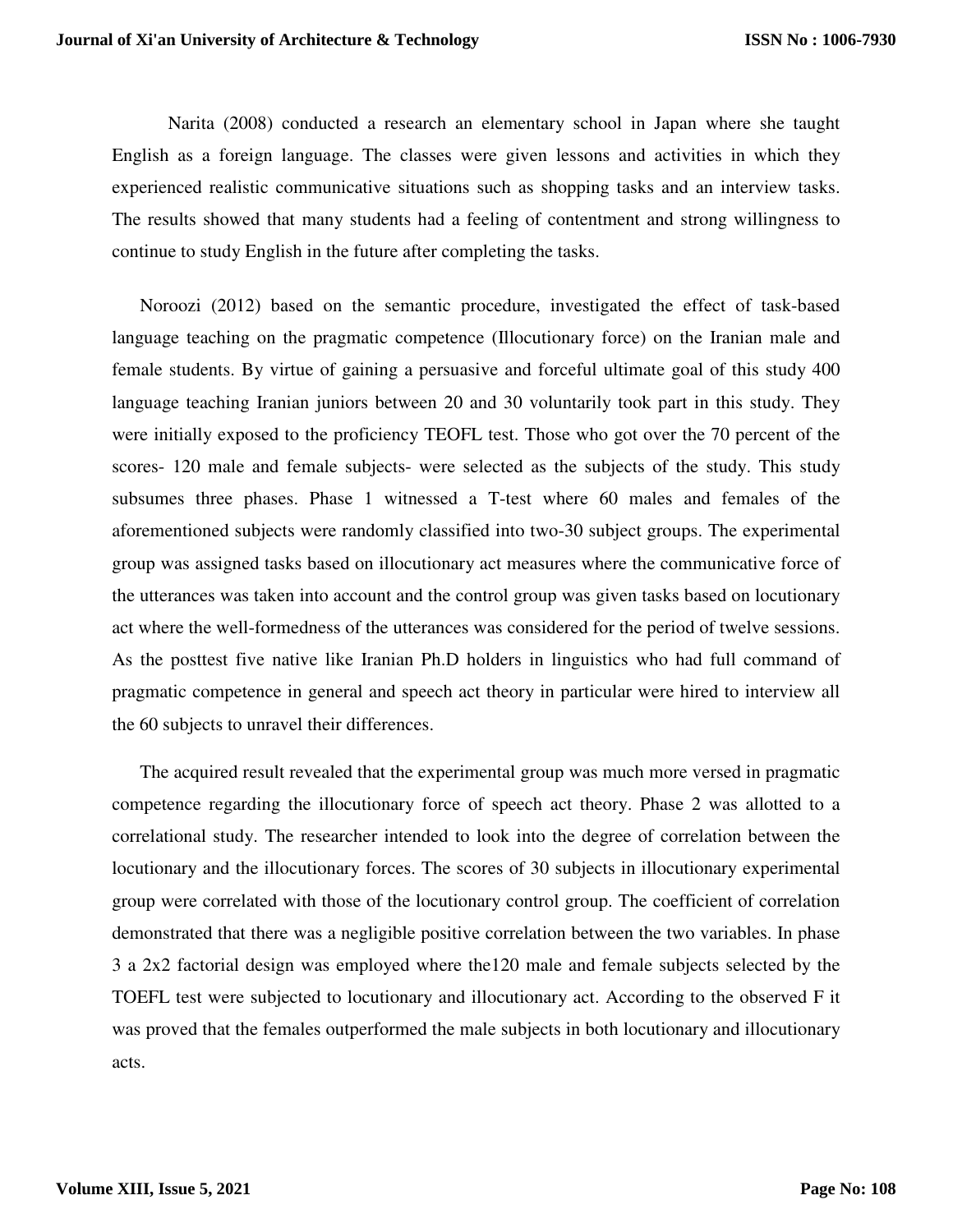Shoushinasab (2013) conducted a research on the effect of task-based instruction on language learning, she introduced tasks as activities with a purpose or activities towards a purpose. The purpose of her study was to investigate the effects of task-based instruction on the development of different aspects of pragmatic competence. The participants in this study were the intermediate adult students of Ahvaz Gooya Educational and Cultural institute, 50 male and 50 female who were chosen based on their performance on a quick placement test (QPT).The participants were divided into two groups; the control and experimental, experimental group was taught for four weeks using the techniques such as Role-Play, Learning Together and Pair Talk; the control group was taught in the conventional method.

Fatemipour and Nourmohammadi (2014) focused on different information-gap activities, and their effect on learners' willingness to communicate. More specifically, this study examines the effect of jigsaw, missing-information, and finding the differences activities on the learners' willingness to communicate. The obtained results showed that there were significant differences regarding the effects of information-gap activities on learners' willingness to communicate.

#### **Design:**

The present study used a quasi-experimental design, i.e. an experiment in which the participants are not assigned to the experimental and control groups at random. Since access to a sizeable number of participants was not feasible, the researcher had to have recourse to an available sample comprising EFL learners. After administering an Oxford Placement Test (OPT), 60 homogenized EFL learners were selected out 86 EFL learners, all of whom were native speakers of Persian. Of the 60 learners, 30 were females and 30 were males with the age range of 16 to 24 years old. These learners formed an experimental group and a control group. The control group received some instruction regarding listening comprehension, whereas the experimental group learners were taught, though under different conditions, to use two types of cognitive tasks, i.e. information tasks and reasoning tasks, during the planning stage of listening. Pretest and posttest results were analyzed and compared to discern whether and to what extent the participants in each group could gain benefit from their specific instruction. The data collection and the training period lasted for seven weeks, including the pretest and posttest sessions. The independent variable was the cognitive tasks (information tasks and reasoning tasks) for listening instruction, whereas the dependent variables was the participants' listening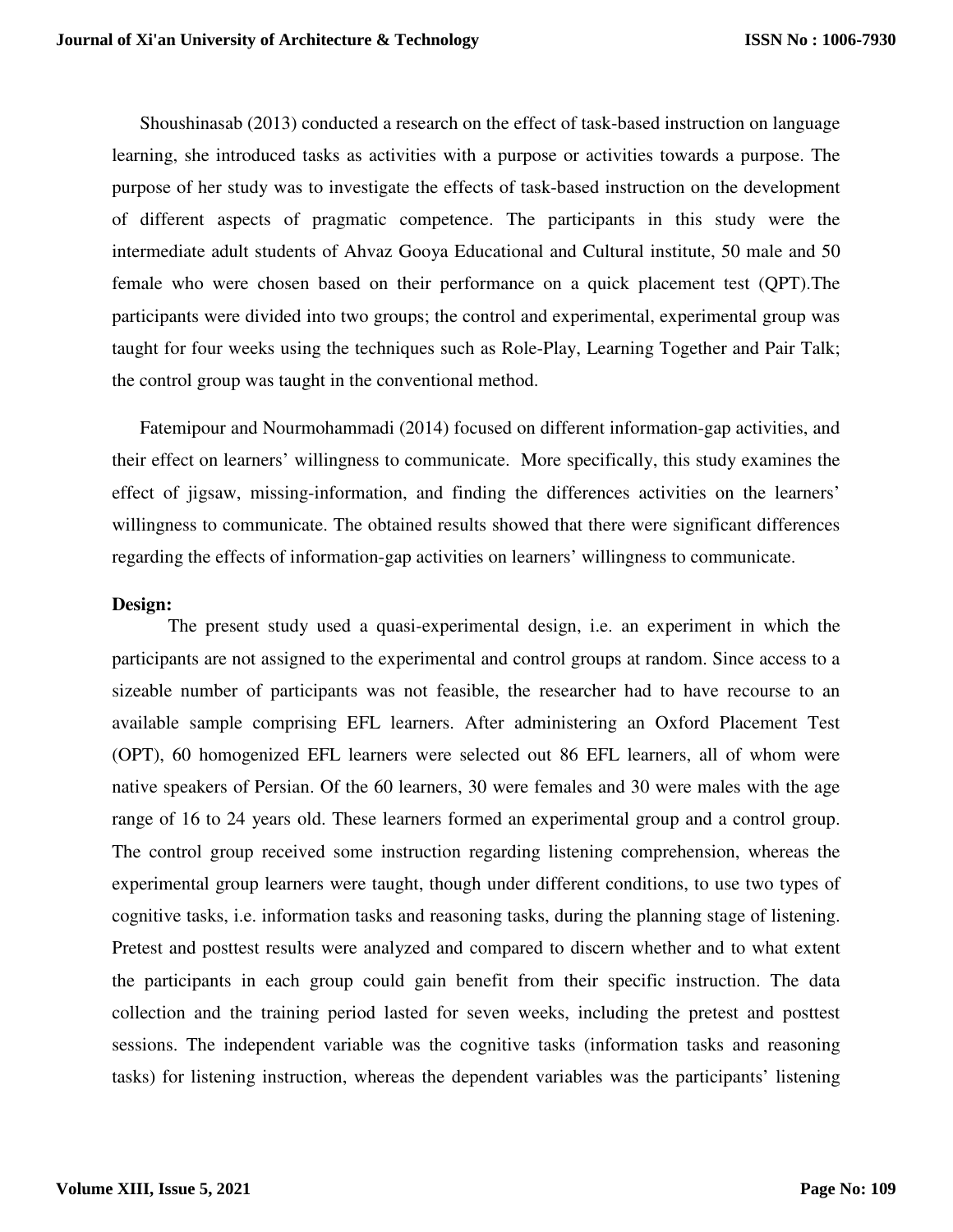comprehension. More elaborate information regarding different aspects of the study is provided in the following sections.

## **Participants:**

The participants of the present study were a total of 60 (30 males and 30 females), out of 86 learners who initially participated in this experiment through convenient sampling. They were intermediate level English language learners enrolled for studying English in EFL department at language institute in Iran. Their age range was between 16 and 24 years. The participants' native language was Persian. They had completed the elementary and pre-intermediate level EFL programs in different institutes.

The main reason for starting the present study, besides the researcher's intention, was the great importance and attention that the institute managing board dedicated to the matter. They were interested in doing research about language teaching methodology and whether embarking on methods of teaching like cognitive task-based could improve the learners' achievement and whether the possible difference was worth the timing and budgeting. Therefore, having the support of his respected colleagues and institute managing board, the researcher tried to conduct the study over a period of 7 weeks, listening comprehension via cognitive tasks being the focus of the research.

 The first step was then to establish the homogeneity of the participants, so they were chosen from among the learner population who were able to pass the Oxford Placement Test (OPT) with a score between 40 and 60 out of 100. The 60 final participants were those whose scores were within the aforementioned range. The second step was to divide the participants into experimental and control group. Additionally, to determine the effect of gender on listening comprehension, the participants were also supposed to be divided into groups with regard to the number of each sex. Finally, the data of the study could be collected based on the performance of the two groups and then compared.

Comparison is facilitated by various methods of ensuring that the groups being compared are the same or similar; these methods include *random assignment* and sometimes *stratified sampling*. Random assignment ensures that learners have an equal chance of being assigned to the control or treatment group. Stratified random samplingis the division of a population into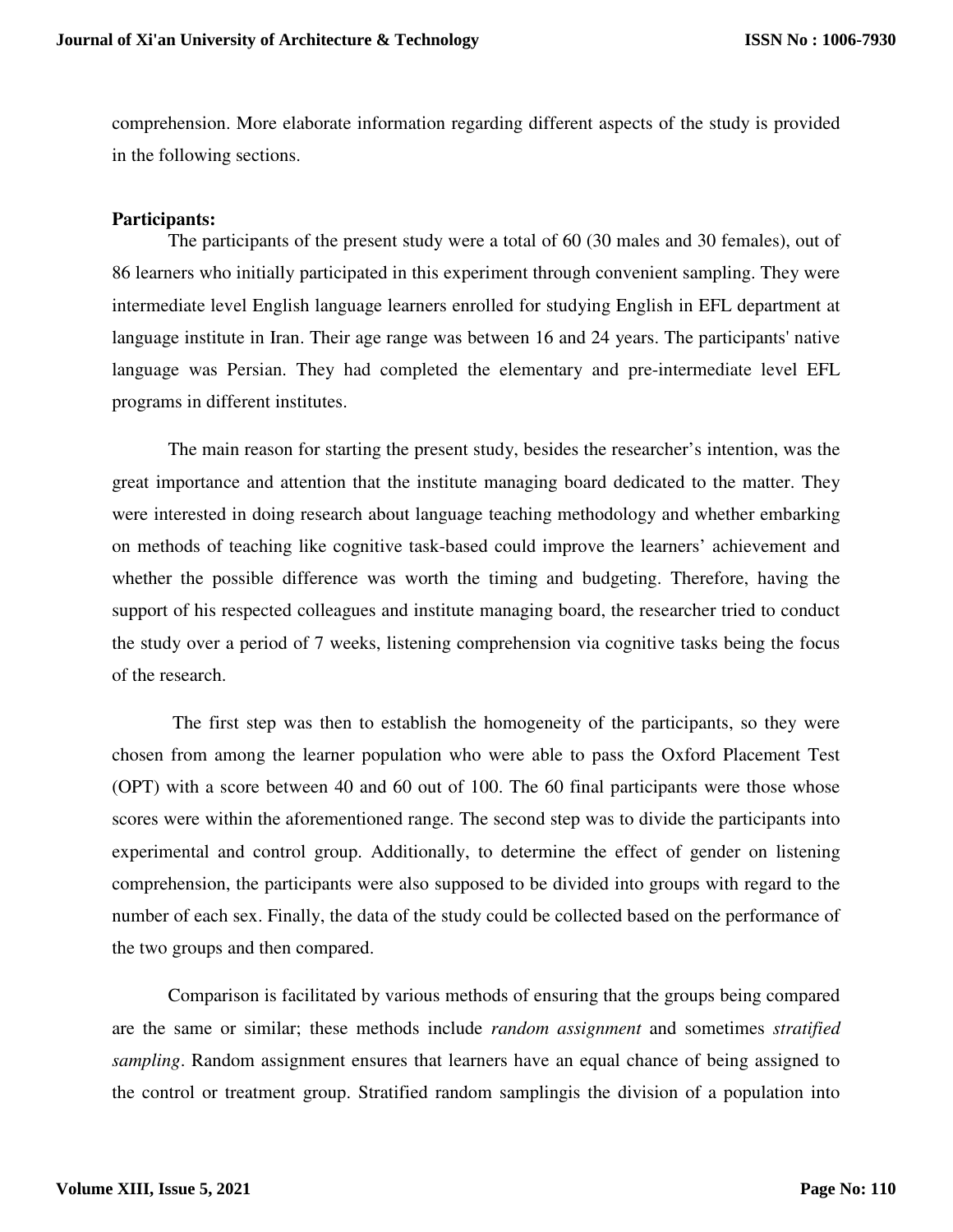exclusive and exhaustive units called. Stratified random sampling is used when the working population is heterogeneous; that is, the working population contains groups of interest that are of unequal size. Because of their unequal size, smaller groups might not be accounted for in simple or systematic random sampling. Typical examples of such groups (strata) are gender, ethnicity, L1, and age. "Operationally, a stratified random sample is taken in the same way as a simple random sample, but the sampling is done separately and independently within each stratum" (Levy &Lemeshow, 1991, p. 99). So in this way, you can be reasonably sure that both groups will be represented in your sample in about the same proportion as you estimate they are represented in the population.

### **Instruments:**

The instruments utilized in this study include an Oxford Placement Test (OPT), a pretest, and a posttest which are described in the following sections. The posttest evaluated the effects of two different teaching methods on learners' listening comprehension. Data for pretest and posttest was collected over a seven-week span.

After dividing the participants into one experimental and one control group, a listening comprehension test functioning as pretest was designed in order to determine the prior knowledge of the participants. The test items were selected from learners' textbook. The pretest was a listening comprehension test prepared by the researcher in the way described below:In order to eradicate possible learners' background knowledge, and also to make sure of learners' unfamiliarity with the to-be-learned subjects, a test of listening was used prior to the experiment. Three listening parts with27 items were selected from the learners' textbook which was supposed to be covered during the course. The researcher then prepared a 50-item multiple-choice test and did a pilot study on a smaller group. Six items were discarded and some changed mostly because of familiarity of the participants. Therefore, the revised test composed of 21 multiple-choice items that were the same for both groups. In order to determine the reliability of the tests, it was pilot studied on the L2 learners  $(n = 14)$  who were similar to the learners of the main study in terms of age, sex, and proficiency level. The results of Cronbach's alpha analysis showed that the test was reliable  $(r = 0.84)$ . The content validity of the test was evaluated by three experts who were PhD holders of applied linguistics with more than five years of teaching and testing experience. Finally, the researcher decided to include those items in the pretest for the study. The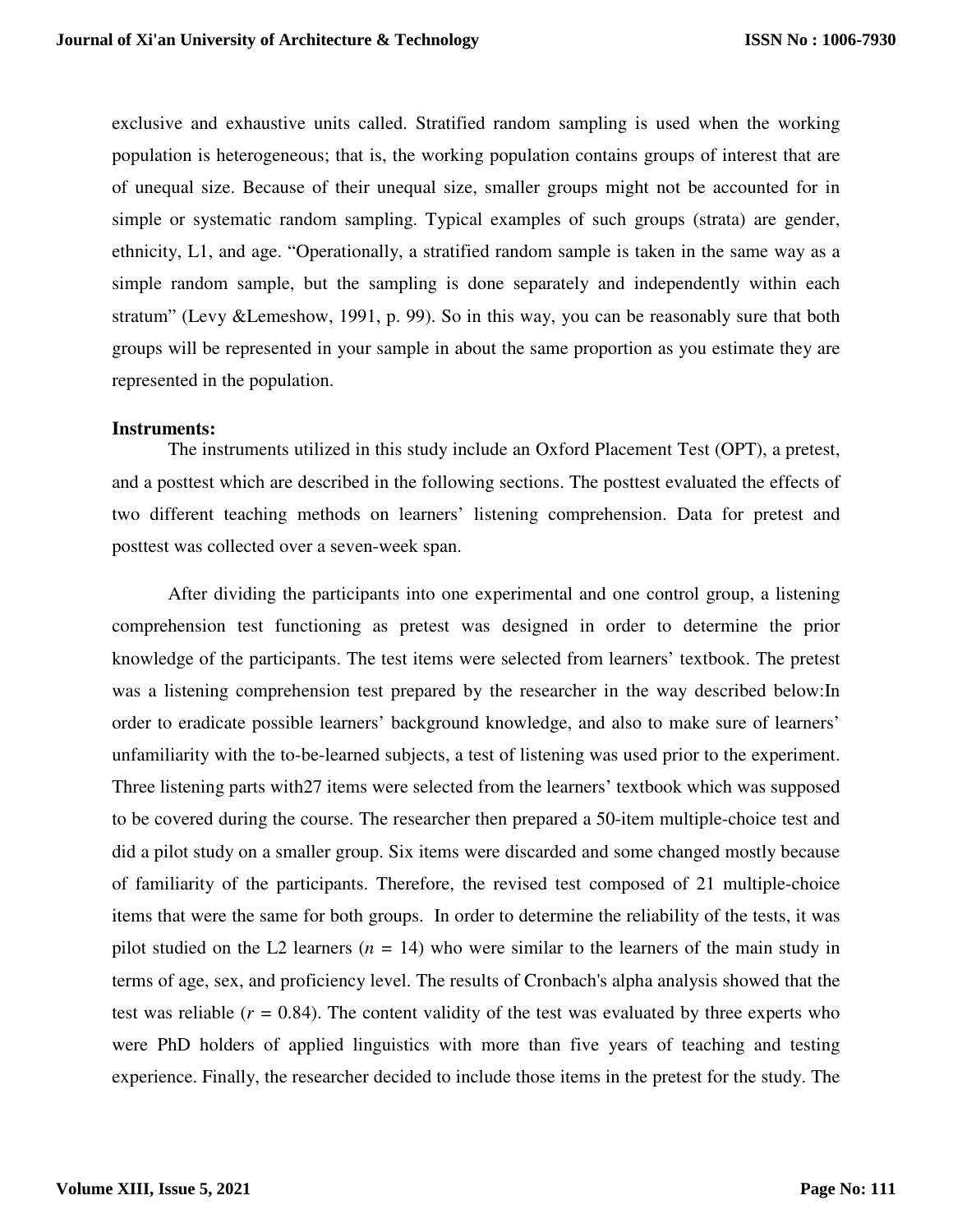time for the pretest was 30 minutes and learners had to answer the questions in multiple choice formats in given time.

The posttest was the same as the pretest consisting of the same 21 items which were the same for the two groups. In order to eliminate the probability of remembering the correct answers of the test, the similar version of pretest with different item arrangement as well as option rearrangement functioning as posttest was used after implementing the treatments of the study in order to detect the listening comprehension of the participants.

### **Procedure:**

In the light of administering an argumentative listening comprehension test, from among male and female learners studying English at language institute of Higher Education, a homogenous sample of EFL learners was selected to serve as the participants of the study. The sample included an experimental group and a control group. As it was pointed out in the section dealing with Participants, the researcher used conventional method of teaching listening for control group and cognitive tasks for the experimental group.

While the control group underwent a conventional listening class where the learners were required to listen and learn meaning of the listening on different topics and provided with the vocabularies, the experimental group was exposed to task-based instruction in the class, and that was cognitive tasks which are two types namely information tasks and reasoning tasks.

### **Results:**

In order to examine the impact of cognitive tasks, i.e., the independent variable, on Iranian intermediate EFL learners' listening comprehension, i.e., the dependent variables, the participants of the study received a pretest. The following tables present the descriptive statistics and the results of the independent samples t-test related to the listening comprehension of the female participants in the pretest. The following table presents descriptive statistics related to participants' pretest scores.

|         | Group        | N  | Mean    |         | Std. Deviation Std. Error Mean |
|---------|--------------|----|---------|---------|--------------------------------|
| Female  | Control      | 15 | 13.7333 | 1.66762 | .43058                         |
| Pretest | Experimental |    | 14.0667 | 2.18654 | .56456                         |

## *Descriptive Statistics for the Females' Pretest Scores*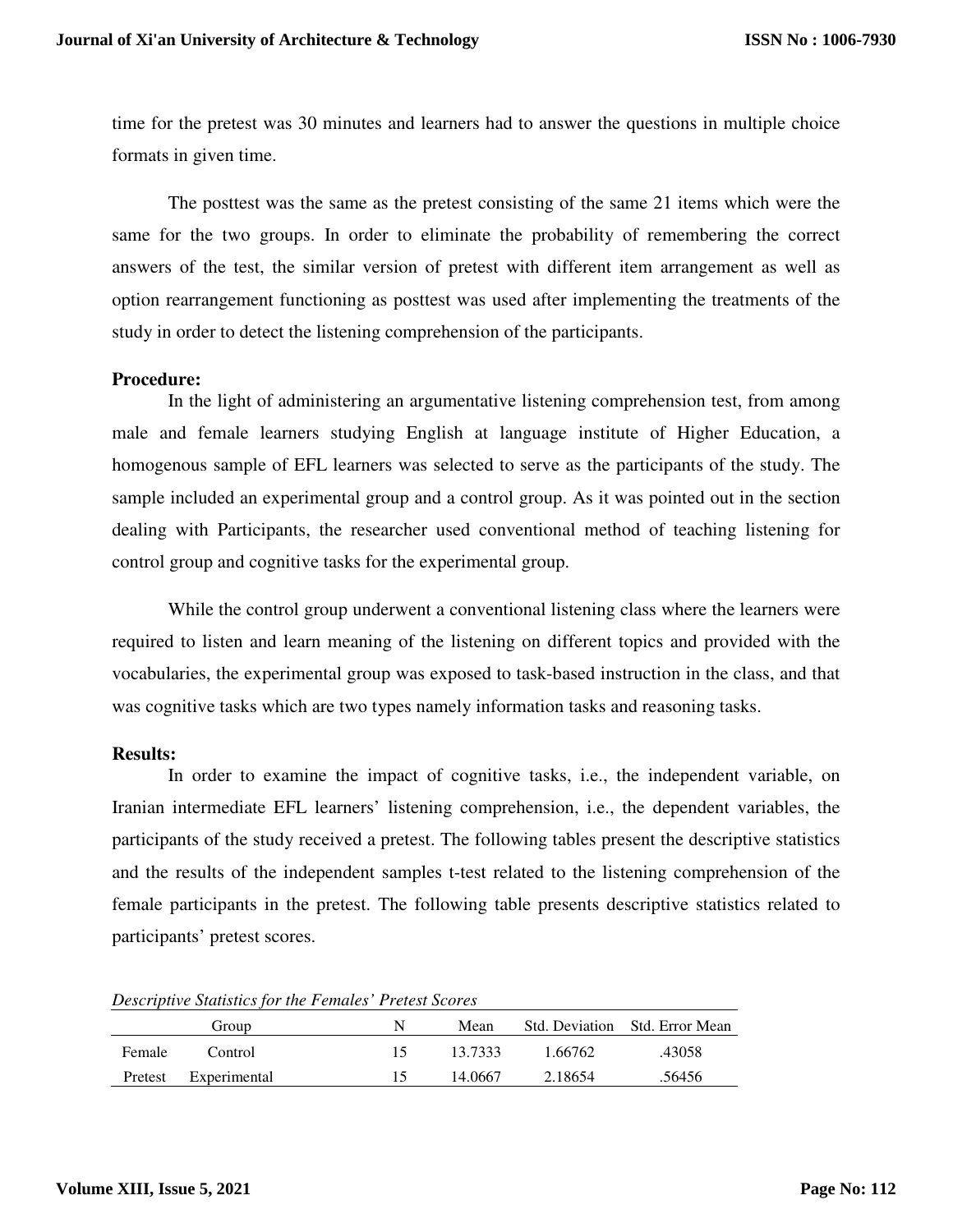Although the means indicate that there was no significant difference between the experimental and control group females' pretests scores, in order to make sure that the difference was not statistically significant, an independent samples t-test was conducted. Next table presents the results. indicate that there was no significant difference betw<br>o females' pretests scores, in order to make sure that the d<br>i, an independent samples t-test was conducted. Next table

|         | Independent Samples t Test for the Females' Pretest Scores |                                               |      |         |        |                       |                              |                          |            |                                                 |
|---------|------------------------------------------------------------|-----------------------------------------------|------|---------|--------|-----------------------|------------------------------|--------------------------|------------|-------------------------------------------------|
|         |                                                            | Levene's Test<br>for Equality of<br>Variances |      |         |        |                       | t-test for Equality of Means |                          |            |                                                 |
|         |                                                            | F                                             | Sig. | t       | df     | $Sig. (2-$<br>tailed) | Mean<br>Difference           | Std. Error<br>Difference |            | 95% Confidence<br>Interval of the<br>Difference |
|         |                                                            |                                               |      |         |        |                       |                              |                          | Lower      | Upper                                           |
|         | Equal variances assumed                                    | 1.456                                         | .238 | $-.469$ | 28     | .642                  | $-0.33333$                   | .71002                   | $-1.78774$ | 1.12107                                         |
| Pretest | Equal variances not<br>assumed                             |                                               |      | $-.469$ | 26.169 | .643                  | $-0.33333$                   | .71002                   | $-1.79234$ | 1.12567                                         |

As the results indicate, there was no significant difference,  $t(28) = -.46$ ,  $p=.64$ , between the control group females (M=13.73, SD=1.66) and experimental group females (M=14.06, SD=2.18) in terms of the listening comprehension in their pretest scores. The f graph shows the comparison of Female pretest scores control group females (M=13.73, SD=1.66) and experimental group females <br>
:2.18) in terms of the listening comprehension in their pretest scores. The fol<br>
h shows the comparison of Female pretest scores. .46, p=.64, between<br>females  $(M=14.06$ ,<br>The following bar



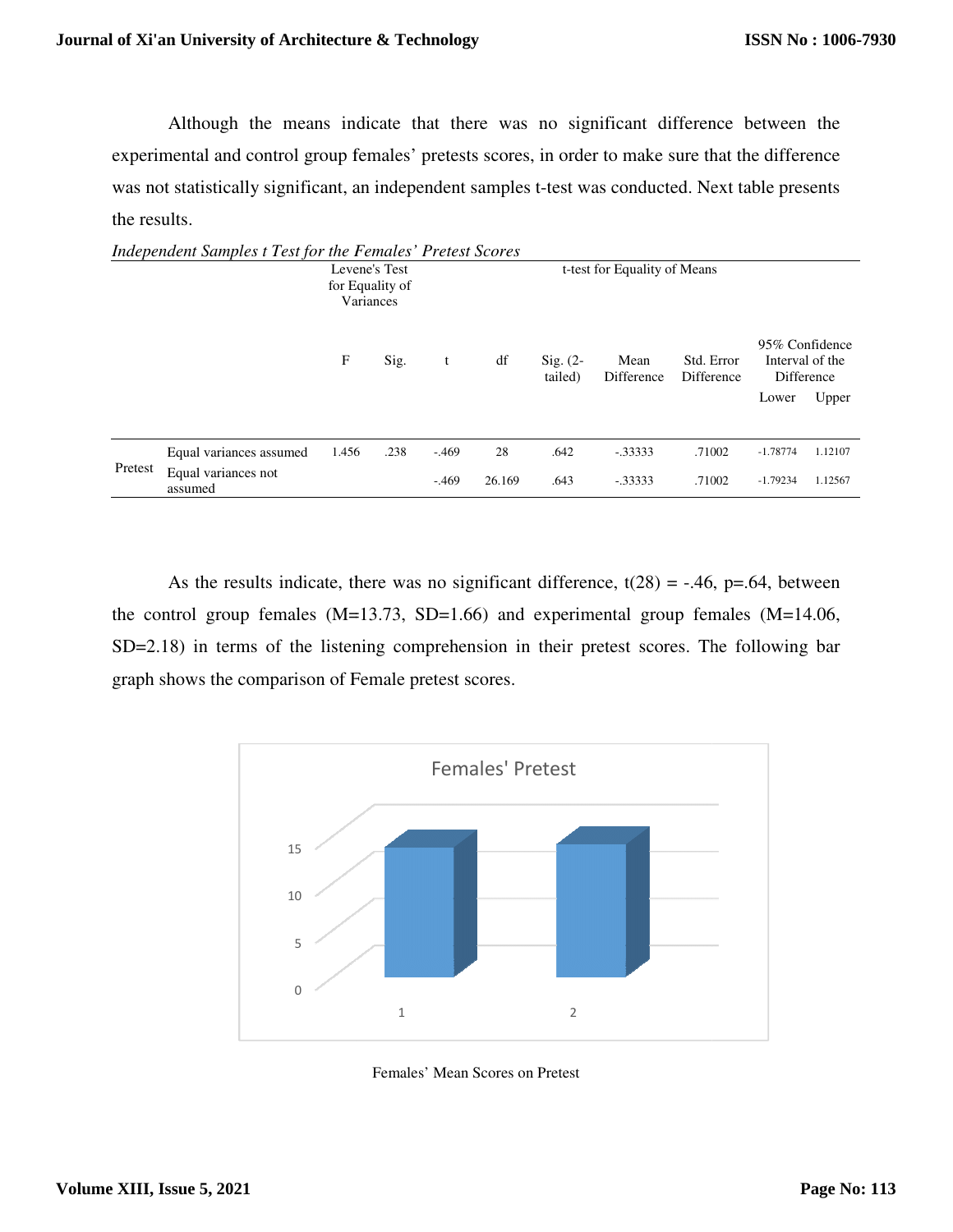In order to examine the impact of cognitive tasks, i.e., the independent variable, on Iranian intermediate EFL learners' listening comprehension, i.e., the dependent variables, the participants of the study received a pretest. The following tables present the descriptive statistics and the results of the independent samples t-test related to the listening comprehension of the male participants in the pretest. The following table presents descriptive statistics related to participants' pretest scores.

|               | Descriptive Statistics for the mates Fretest Scores |         |         |                                |
|---------------|-----------------------------------------------------|---------|---------|--------------------------------|
|               | Group                                               | Mean    |         | Std. Deviation Std. Error Mean |
| <b>Female</b> | Control                                             | 13.6667 | 1 83874 | .47476                         |
| Pretest       | Experimental                                        | 13.6000 | 1.76473 | .45565                         |

*Descriptive Statistics for the Males' Pretest Scores* 

Although the means indicate that there was no significant difference between the experimental and control group females' pretests scores, in order to make sure that the difference was not statistically significant, an independent samples t-test was conducted. Next table presents the results.

*Independent Samples t Test for the Males' Pretest Scores* 

|         |                                |      | Levene's Test<br>for Equality of<br>Variances | t-test for Equality of Means |        |                       |                    |                          |            |                                                          |
|---------|--------------------------------|------|-----------------------------------------------|------------------------------|--------|-----------------------|--------------------|--------------------------|------------|----------------------------------------------------------|
|         |                                | F    | Sig.                                          | t                            | df     | $Sig. (2-$<br>tailed) | Mean<br>Difference | Std. Error<br>Difference | Lower      | 95% Confidence<br>Interval of the<br>Difference<br>Upper |
|         | Equal variances assumed        | .119 | .733                                          | .101                         | 28     | .920                  | .06667             | .65804                   | $-1.28127$ | 1.41460                                                  |
| Pretest | Equal variances not<br>assumed |      |                                               | .101                         | 27.953 | .920                  | .06667             | .65804                   | $-1.28137$ | 1.41470                                                  |

As the results indicate, there was no significant difference,  $t(28) = .10$ ,  $p=.92$ , between the control group males  $(M=13.66, SD=1.83)$  and experimental group males  $(M=13.60,$ SD=1.76) in terms of the listening comprehension in their pretest scores. The following bar graph shows the comparison of males' pretest scores.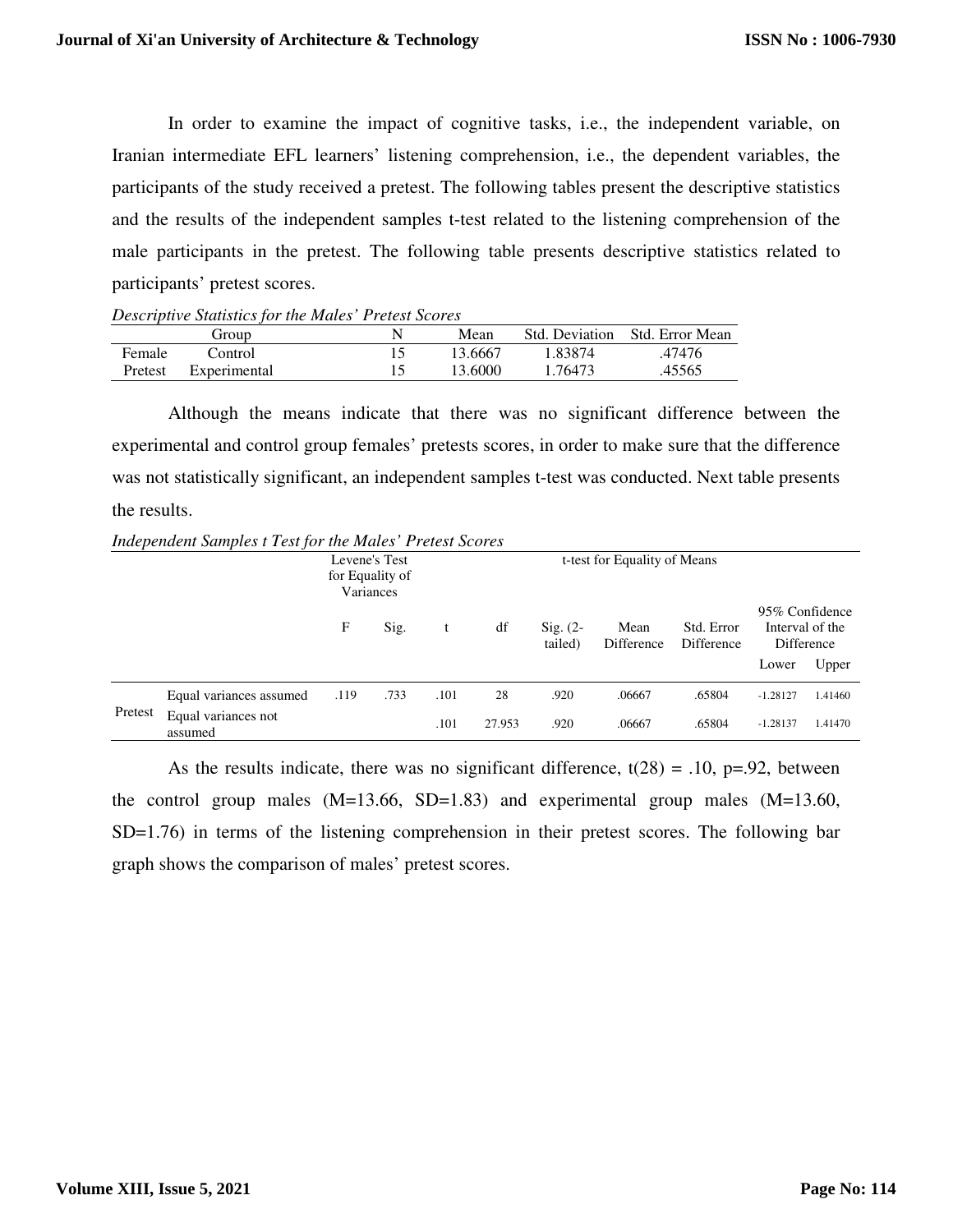

#### Males' Mean Scores on Pretest

As mentioned before, in order to examine the impact of cognitive tasks, i.e., the independent variable, and listening comprehension in Iranian intermediate EFL learners, i.e., the dependent variable, the participants of the study received a listening comprehension test at the end of the study which were considered as the posttest. The following tables show the information about each group in terms of number, mean, standard deviation, and standard error mean, respectively which is related to listening comprehension of the participants in the posttest. espectively which is related to listening comprehension of the participants in the posttest.<br>Next table presents descriptive statistics for the listening comprehension of the mentioned before, in order to examine the impact of cognitive tasks, i.e., the tvariable, and listening comprehension in Iranian intermediate EFL learners, i.e., the variable, the participants of the study received a liste

participants in the posttest.

|          | Bescriptive Biansness for the 1 chances 1 concent Secrets |    |         |         |                                |
|----------|-----------------------------------------------------------|----|---------|---------|--------------------------------|
|          | Group                                                     |    | Mean    |         | Std. Deviation Std. Error Mean |
| Posttest | Control                                                   | רו | 15.3333 | 1.49603 | .38627                         |
|          | Experimental                                              | L٦ | 17.0000 | 1.77281 | .45774                         |

*Descriptive Statistics for the Females' Posttest Scores Scores*

Although the means indicate that there was a significant difference between the performance of the experimental group females and that of the control group females, in order to make sure that the difference was statistically significant, an independent samples t-test was conducted. The table below indicates the results. Although the means indicate that there was a significant difference between the performance of the experimental group females and that of the control group females, in order make sure that the difference was statistically d deviation, and standard error<br>the participants in the posttest.<br>ening comprehension of the<br>or Mean<br>or Mean<br>icant difference between the<br>ntrol group females, in order to<br>ndependent samples t-test was

*Independent Samples t Test for the Females' Posttest Scores for the Females'* 

|          | <b>Thurbeauth Dunples FIGS for the I changes I concert Devilus</b> |      |                              |         |        |                                |                              |                          |                                                                          |         |
|----------|--------------------------------------------------------------------|------|------------------------------|---------|--------|--------------------------------|------------------------------|--------------------------|--------------------------------------------------------------------------|---------|
|          | Levene's Test for                                                  |      |                              |         |        |                                | t-test for Equality of Means |                          |                                                                          |         |
|          |                                                                    |      | <b>Equality of Variances</b> |         |        |                                |                              |                          |                                                                          |         |
|          |                                                                    | F    | Sig.                         |         | df     | $\mathrm{Sig.}$ (2-<br>tailed) | Mean<br>Difference           | Std. Error<br>Difference | 95% Confidence<br>Interval of the<br><b>Difference</b><br>Upper<br>Lower |         |
|          | Equal variances assumed                                            | .882 | .356                         | $-2.78$ | 28     | .010                           | $-1.66667$                   | .59894                   | $-2.893$                                                                 | $-.439$ |
| Posttest | Equal variances not<br>assumed                                     |      |                              | $-2.78$ | 27.230 | .010                           | $-1.66667$                   | .59894                   | $-2.895$                                                                 | $-.438$ |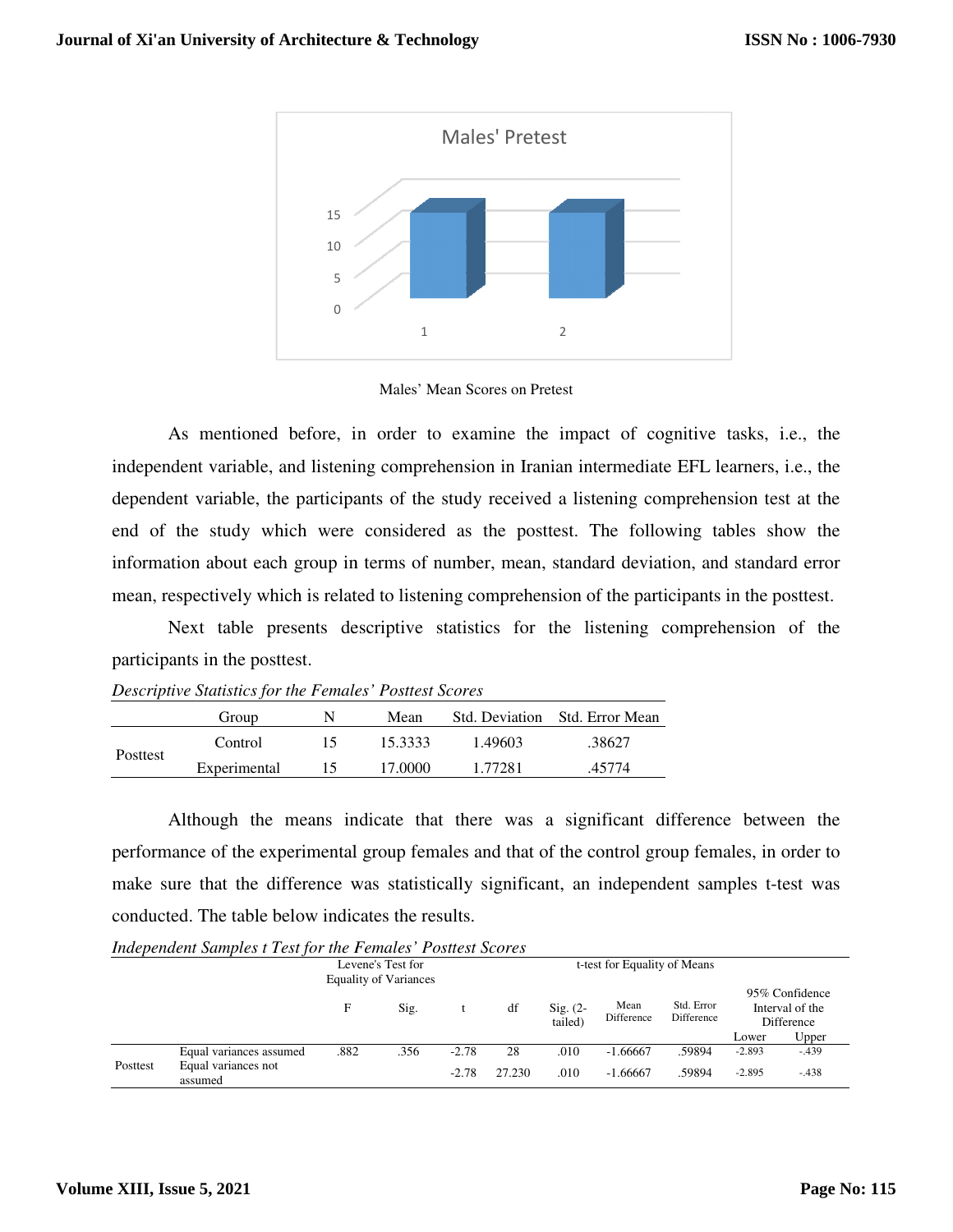As shown in table there was a highly significant difference,  $t(28) = -2.78$ , P<.05, between the scores of the female participants in the control group  $(M = 15.33, SD = 1.49)$  and that of the scores of the female participants in the control group  $(M = 15.33, SD = 1.49)$  and that of females in the experimental group  $(M = 17, SD = 1.77)$  in terms of the listening comprehension. The results help to answer the first research questions. As the results indicate, the answer to this question is positive. In fact, cognitive tasks, the independent variable, did make a difference in listening comprehension among Iranian intermediate EFL learners  $(.01 > .05)$ . The following bar graph display the mean scores of females in posttest. results help to answer the first research questions. As the results indicate, the answer to this<br>tion is positive. In fact, cognitive tasks, the independent variable, did make a difference in<br>ning comprehension among Iran



Females' Mean Scores on Posttest

The second and research questions of this study aimed to explore whether cognitive tasks through which students were taught had any significant impact on the listening comprehension of Iranian male EFL learners. To achieve this end, right at the outset of the study, the posttest scores of male participants in the experimental and control groups were compare samples t-test in order to make certain the two groups has a significant difference in regard to listening comprehension. The results of the analyses are presented below. listening comprehension. The results of the analyses are presented below. The second and research questions of this study aimed to explore whether cognitive tasks<br>which students were taught had any significant impact on the listening comprehension of<br>nale EFL learners. To achieve this end, right

|                         | Group           | N | Mean    |         | Std. Deviation Std. Error Mean |
|-------------------------|-----------------|---|---------|---------|--------------------------------|
|                         | Control         |   | 15.4667 | 1 84649 | .47676                         |
| <b>Delayed Posttest</b> | Experimental 15 |   | 16.7333 | 1.16292 | .30026                         |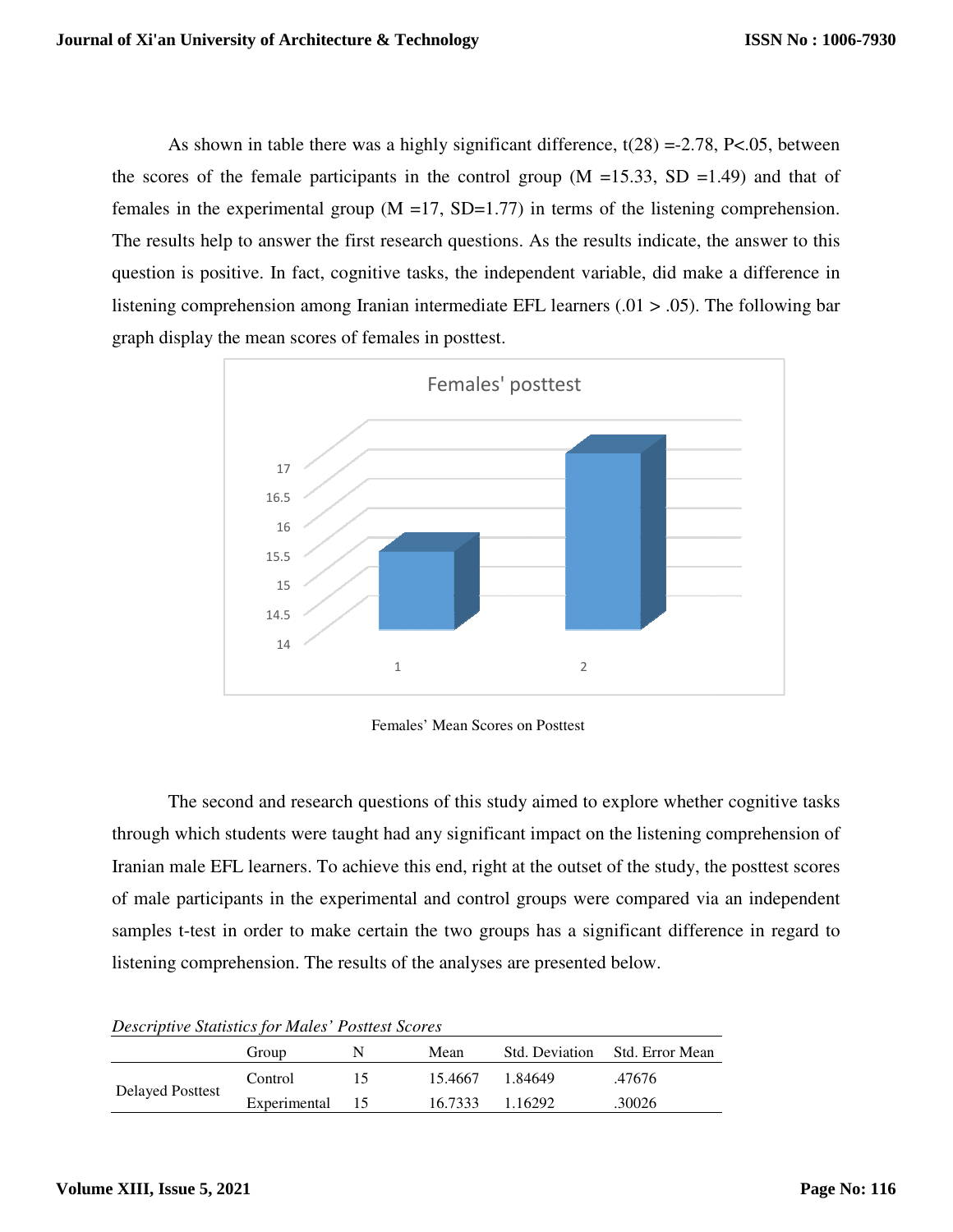On the posttest, the mean score of male participants in the experimental group  $(M =$ 16.73) was greater than that of male participants in the control group ( $M = 15.46$ ). table shows that this difference between the two mean scores was statistic ally the posttest, the mean score of male participants in the experimental group greater than that of male participants in the control group  $(M = 15.46)$ . The forthat this difference between the two mean scores was statisticall The following

|                     |                                |       | Levene's Test for<br>Equality of<br>Variances |          | t-test for Equality of Means |                       |                    |                          |          |                                                 |  |
|---------------------|--------------------------------|-------|-----------------------------------------------|----------|------------------------------|-----------------------|--------------------|--------------------------|----------|-------------------------------------------------|--|
|                     |                                | F     | Sig.                                          | t        | df                           | $Sig. (2-$<br>tailed) | Mean<br>Difference | Std. Error<br>Difference |          | 95% Confidence<br>Interval of the<br>Difference |  |
|                     |                                |       |                                               |          |                              |                       |                    |                          | Lower    | Upper                                           |  |
| Delayed<br>Posttest | Equal variances<br>assumed     | 1.467 | .236                                          | $-2.248$ | 28                           | .033                  | $-1.26667$         | .56344                   | $-2.420$ | $-.112$                                         |  |
|                     | Equal variances not<br>assumed |       |                                               | $-2.248$ | 23.596                       | .034                  | $-1.26667$         | .56344                   | $-2.430$ | $-.102$                                         |  |

**Independent Samples t Test for the Males' Posttest Scores** 

The difference between the mean scores of the two groups on the delayed posttest The difference between the mean scores of the two groups on the delayed posttest<br>shows statistical significance since the Sig. (2-tailed) value was found to be less than the shows statistical significance since the Sig. (2-tailed) value was found to be less than the significance level  $(.03 > .05)$ . The figure below shows the significant difference which the statistical analysis has already proved. proved.

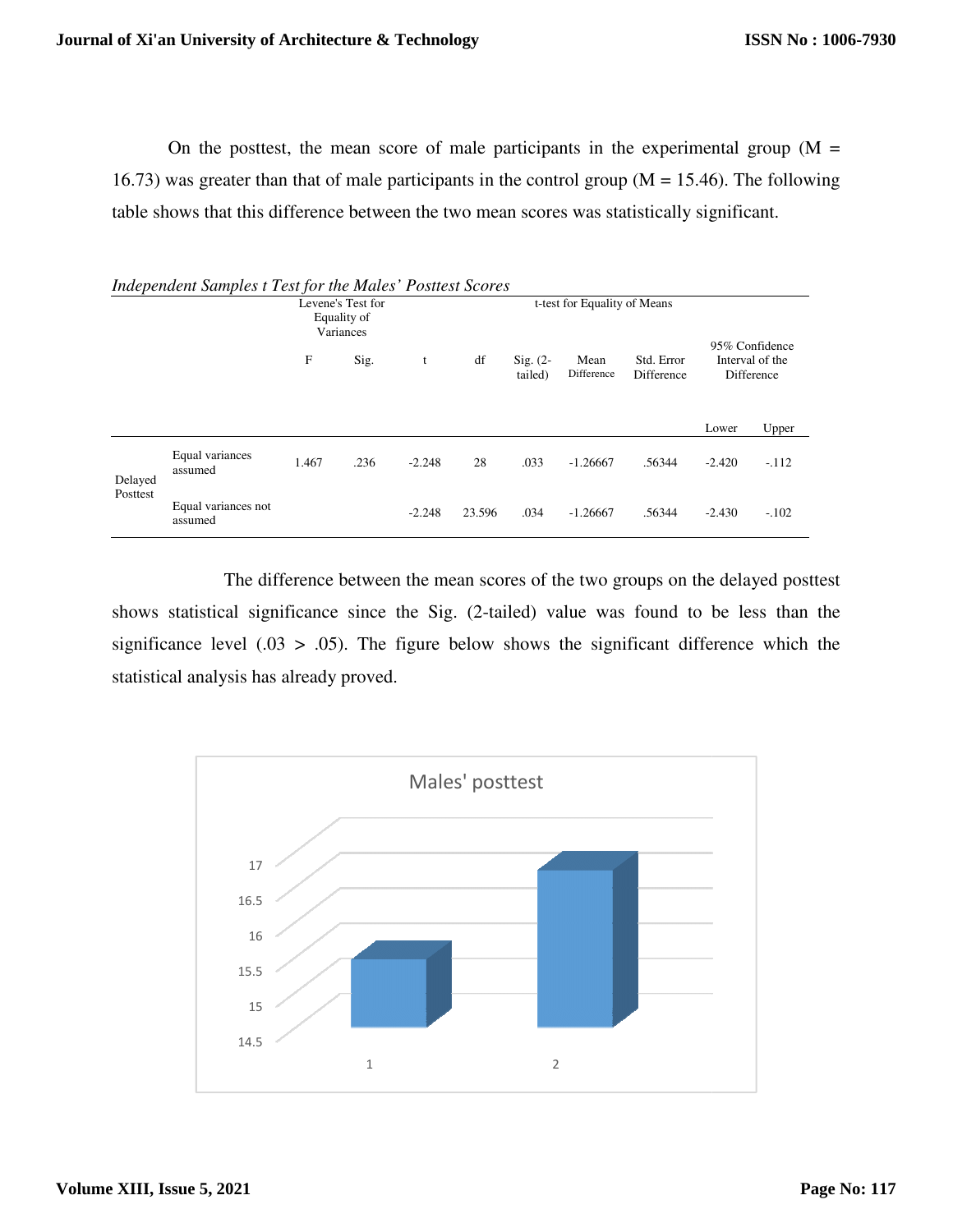#### Females' Mean Scores on Posttest

As the result of statistical analysis showed both male and female participants in the experimental group who received cognitive task as the treatment outperformed the male and female participant in the control group.

#### **Discussion:**

The findings of this study showed that the experimental group outperformed the control group in listening comprehension. Lots of other studies have confirmed this result of our study. As mentioned in literature Narita (2008) found that using tasks helped EFL learners to develop their language learning and have a better understanding of the language. Also Noroozi (2012) showed that target language subtitles can also facilitate foreign language speech perception, on the other hand he came up with the idea that tasks appeared to create a better use and variety of speech acts.

Similarly Joen and Hahn (2006) in their study on Korean learners showed that target language activities within cognitive tasks can also help learners to overcome their lack of confidence and to make them more motivated. A very close investigation to the present study was conducted by Fatemipour and Nourmohammadi (2014) which has been mentioned in Chapter Two; they focused on cognitive tasks and the result showed also better performance and learning for the learning which is in line with the result find in our study. It is also found in their study that they are having a better willingness and to promote their level of proficiency. It seemed to be the result of using such activities which are more learner centered and less anxiety would exist in their learning process. Therefore, argumentatively the use of tasks in general and cognitive tasks in particular may be effective in both learners' performance and motivation in a positive way.

# Conclusion:

Cognitive tasks have a wonderful and significant effect on Iranian EFL leaners' listening comprehension. By having activities like cognitive tasks namely, information-gap task and reasoning-gap task, learners try to do think more critically and improve their learning and the way they focus specially in listening comprehension activities in the class would be more systematic and their learning process would be developed in this way.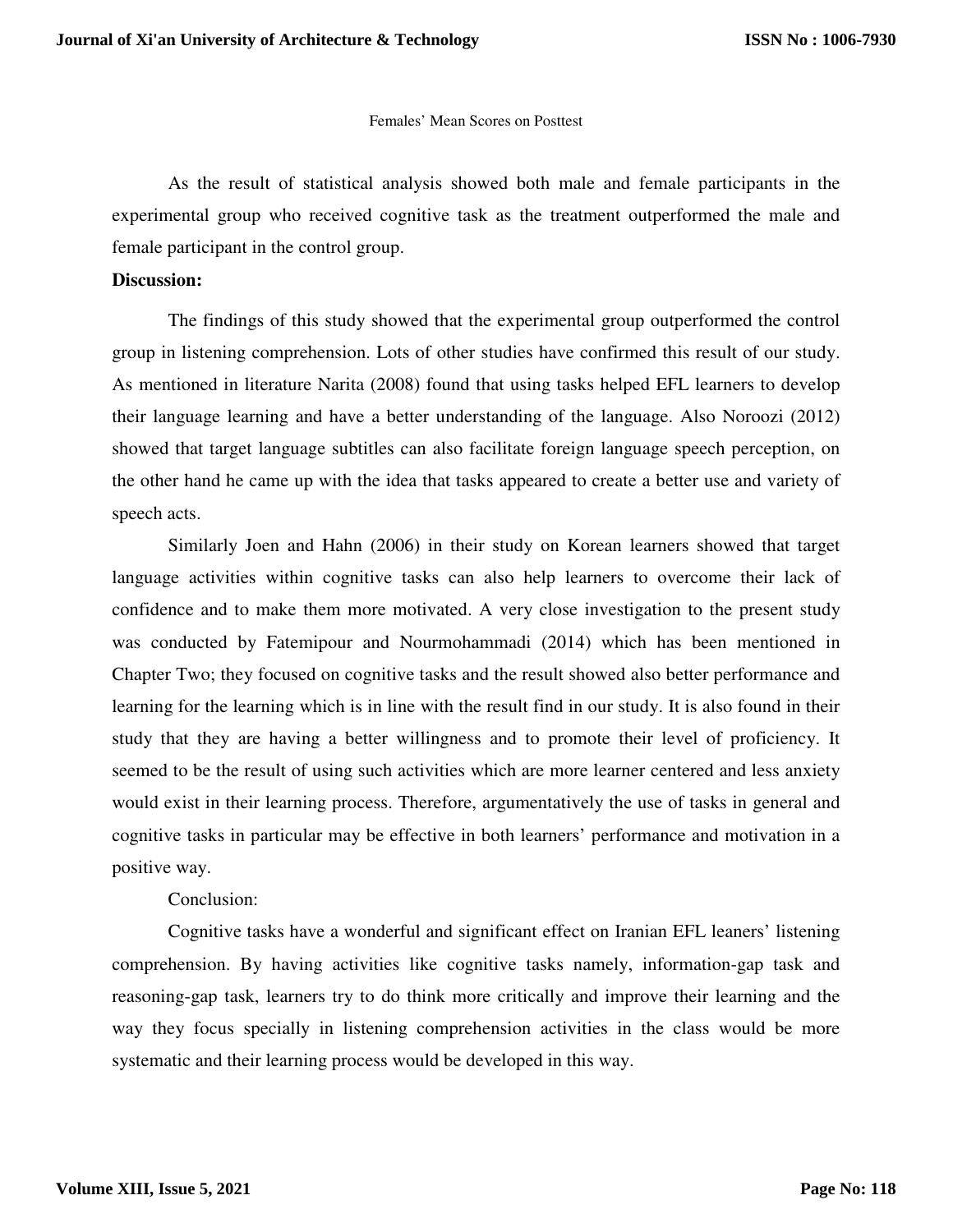Pearson (1983) argue that listening comprehension is a need for language proficiency and it may be the first step in this regard, and the it is controlling different skills by the cognitive process, the present study also showed that this cognitive process can be better controlled by the use of cognitive tasks. According to Cohen (1996) learning and cognition are not separable in doing activities in which knowledge is developed and deployed. Neuman and Koskinen (1992, p. 96) argue that the combination between the visuals and the audio material can help children establish relationships between words and meaning, with the contextual clues provided in the visual channel thus facilitating vocabulary acquisition. Cognitive tasks have the same clues and facilitations accordingly.

### **Pedagogical Implication:**

The main implication of this study is that cognitive tasks can be used as a helpful way to draw learners' attention to the correct form of the sounds and oral production. This study is probably to draw language teachers' and researchers' attention to the effect of cognitive tasks while the learners are involved in learning a foreign language. In fact, this kind of input plays a very critical role in learning and teaching a foreign or second language. Also, Chik (2014) suggested that more technologically aided activities in language learning dimensions mediated learning autonomously and from community and has pedagogical implication in L2 learning.

Cognitive tasks have an effective role in the successful and better Listening enhancement of EFL learners. This kind of task can play an important role both on language accuracy and fluency. EFL teachers and other stakeholders in Iran should become aware of the impact of cognitive tasks on foreign language learning in order to be contented to apply it more in their learners' learning process. In this study, the idea that cognitive tasks can affect foreign language learning in a positive way was proven. In this vein, analyzing the effect of them on the aural performance of Iranian EFL learners to identify its positive or negative effects would provide the teachers and the learners with tentative models of learning in correct listening comprehension patterns.

Whereas the majority of previous studies on cognitive tasks have investigated the effect of them on learning L2 listening, the present study has attempted to investigate the effect of cognitive tasks on listening comprehension.

Native like speaking and its comprehension should be highlighted while teaching or learning a target language. Since language learners need to speak in the target language it is a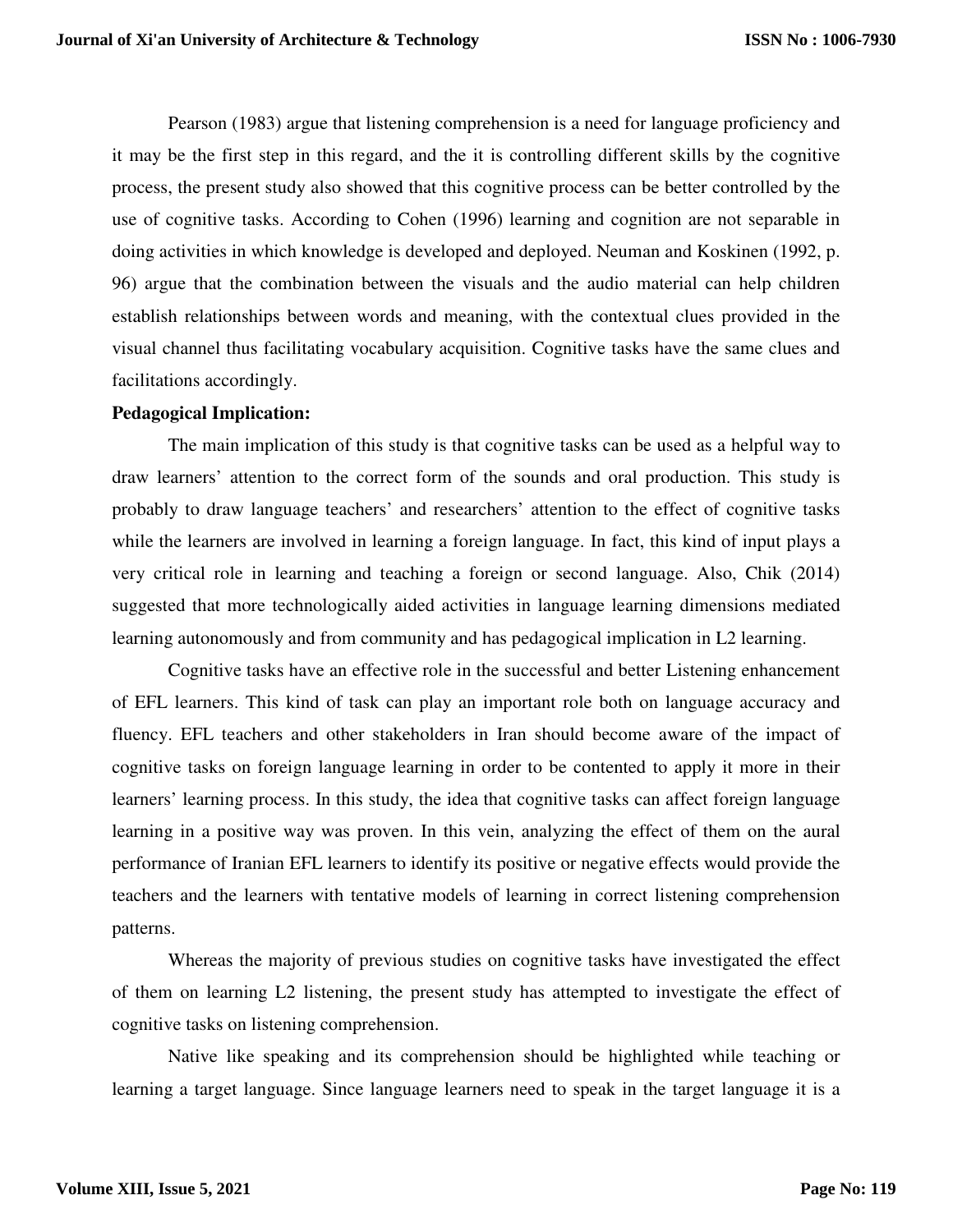necessity to listen and understand the target system of pronunciation. Thus, this thesis might be found useful for all those interested in teaching foreign languages especially listening class activities.

Practitioners who work on developing language materials are also welcome to include explicit exercises on listening to use tasks specifically cognitive tasks. In this way, learners can make way not only in better comprehension of the sounds they encounter but also in to be familiar with the correct pronunciation of them.

#### **Refrences:**

- Anderson, R. C., and Pearson, P. D. (1984). A schema-theoretic view of basic processes in reading. In P. D. Pearson, R. Barr, M. L. Kamil, and P. Mosenthal (Eds.), *Handbook of reading research* (pp. 255–292). New York: Longman.
- Aronson, Elliot (2007), "Elliot Aronson", in Lindzey, Gardner; McKinley Runyan, William (eds.), *A History of psychology in autobiography, volume 9*, American Psychological Association, 3–42.
- Bachman, L. (1990). *Fundamental considerations in language testing*. Oxford: Oxford University Press.
- Bachman, L. (2000). Modern language testing at the turn of the century. *Language Testing, 17*(1), 1-42.
- Baddeley, A (1992). Working memory. *American Association for the Advancement of Science*. 255, 556–559.
- Badri, Rajabi, and Bayat (2014). The Effects of Task Types (Corrupted Text Task) on Iranian EFL Listening Comprehension (A Study in Malayer, Iran), *International Journal of Educational Investigations, 1* (1), 66-78.
- Batstone, R. (2002). Contexts of engagement: a discourse perspective on "intake" and "pushed output". *System, 30*(1), 1-14.
- Cohen, A. D. (1996). Developing the ability to perform speech acts. *Studies in Second Language Acquisition, 18*, 253-267.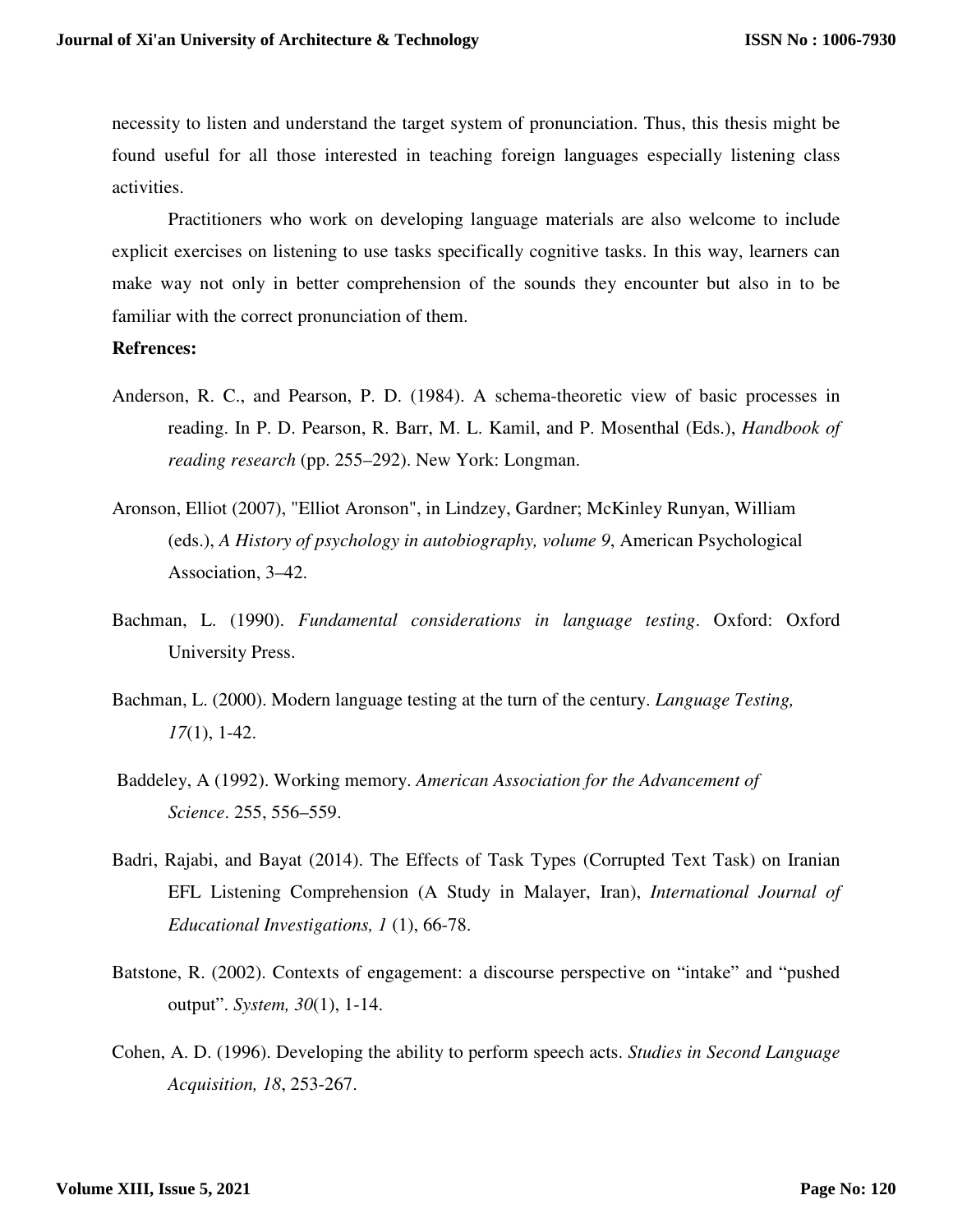- Cutting, L.E. and Scarborough, H.S. (2006). Prediction of reading comprehension: Relative contribution of word recognition, language proficiency, and other cognitive skills can depend on how comprehension is measured. *Scientific Studies of Reading, 10*, 227-299.
- Daly, E. J., III, Chafouleas, S., & Skinner, C. H. (2005). *Interventions for reading problems: Designing and evaluating effective strategies.* New York: Guilford Press.
- Dornyei, Z. (2001). The motivational basis of language learning tasks*.* In P. Robinson, (Ed), *Individual differences in second language acquisition*. (pp. 58-137). Amsterdam: John Benjamins.
- Ellis, R. (2001). "Non-reciprocal tasks, comprehension and second language acquisition". In M. Bygate, P. Skehan& M. Swain (Eds.). *Researching pedagogic tasks*. London: Pearson Education Limited, pp. 60.
- Ellis, R. (2003). *Task-based language learning and teaching*. Oxford: Oxford University Press.
- Ellis, R. (2003). *Task-based instruction in foreign language education*. Washington: Georgetown University Press
- Ellis, R. (2006). The Methodology of Task-Based Teaching. *Asian EFL Journal*, *8*(3), 79-101.
- Fatemipour, H. Nourmohammadi, A. (2014). The Impact of Using Information-Gap Activities on Improving EFL Elementary Learners' Willingness to Communicate, *Social Research Quarterly, 4*, 109-123.
- Frith, U. and Snowling, M. (1983). Reading for meaning and reading for sound in autistic and dyslexic children. *British Journal of Developmental Psychology, 1*, 329-342.
- Grabe, W. (1991). Current developments in second language reading research. *TESOL Quarterly, 25*(3), 375-406.
- Graesser, A. C., Singer, M., &Trabasso, T. (1994). Constructing inferences during narrative text comprehension. *Psychological Review*, *101*(3), 371–395. doi:10.1037/0033- 295X.101.3.371.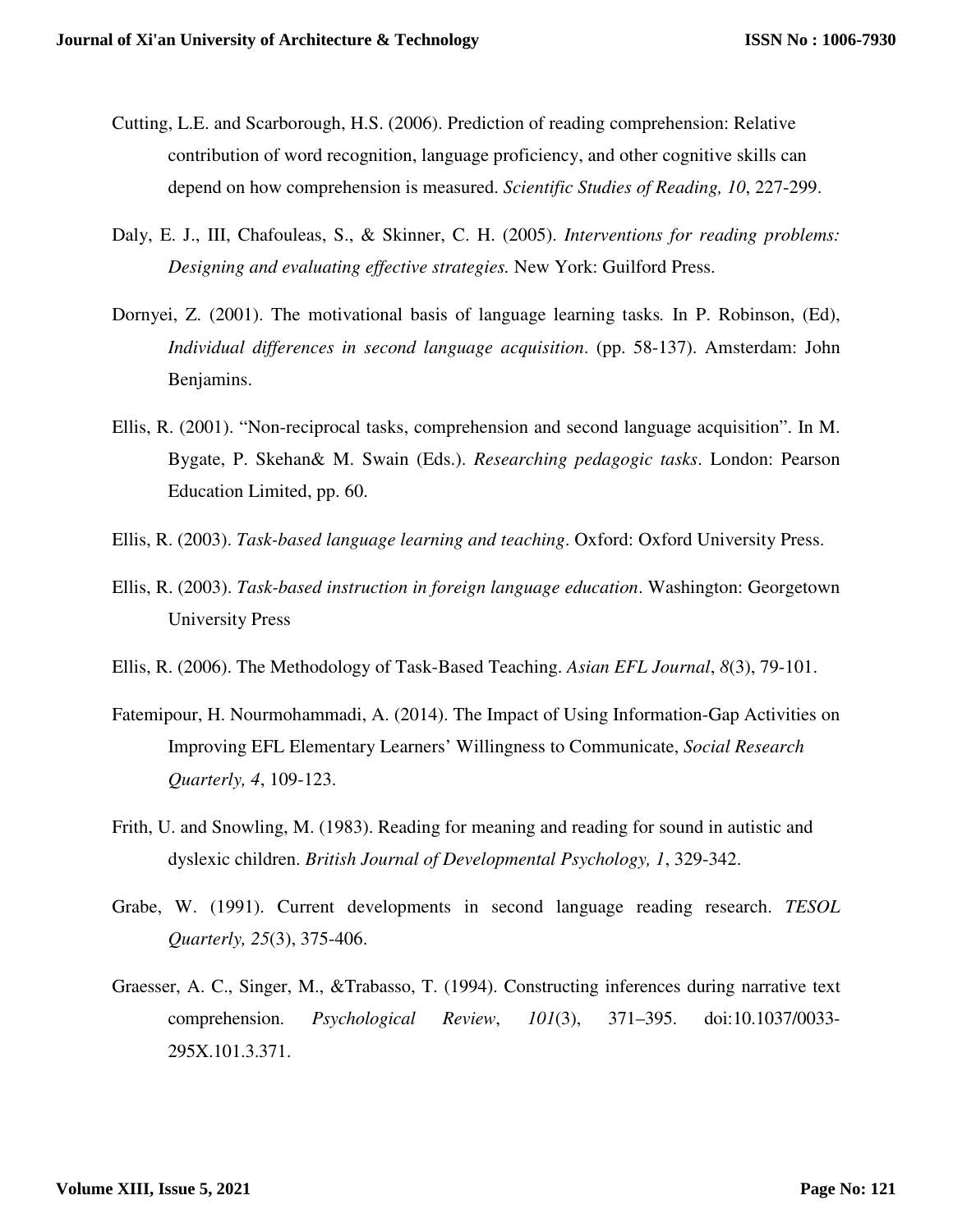- Joe, A. (1998). What effects do text-based tasks promoting generation have on incidental vocabulary acquisition? *Applied Linguistics, 19*, 355-377.
- Joen, I. Hahn, J. (2006). Exploring EFL Teachers' Perceptions of Task-Based Language Teaching: A Case Study of Korean Secondary School Classroom Practice, Retrieved from: http://www.asian-efl- journal.com/March06\_ijj&jwh.pdf
- Koskinen, P., Wilson, R., Gambrell, L., Neuman, S, (1993). *Captioned Video and Vocabulary Learning: An Innovative Practice in Literacy Instruction*, The Reading Teacher, 47(1), 36–43.
- Lloret, M. G. (2003). Designing task-based CALL to promote interaction: EnBusca de Esmeraldas. *Language Learning & Technology, 7*(1), pp. 86-104.
- Moor, P. (1998). *Implementing a Task-Based Approach without Task-Based Materials*. Retrieved from: www.ihworld.com/ihjournal/implementing a task based %2520approach pete%2520 moor.doc+task-based&hl=tr&ie=UTF-8
- Myles, B. S., Hilgenfeld, T. D., Barnhill, G., Griswold, D., Hagiwara, T., & Simpson, R. L. (2002). Analysis of reading skills in individuals with Asperger's syndrome. *Focus on Autism and Other Developmental Disabilities, 17*, 44–47.
- Nasirian, M. R. (2012). Task type and listening ability of Iranian male learners. *Journal of Language Teaching and Research, 3*(6), 1144-1149.
- Nezhad, G. Shokrpour, N. (2012). The Impact of Task Type and Cognitive Style on Vocabulary Learning, *English Language Teaching, 5,* 16-23.
- Neu, H., &Reeser, T. W. (1997). *Parle-moiunpeu!: Information Gap activities for beginning French classes.* Boston: Heinle&Heinle.
- Noroozi, I. (2012). On the effect of task-based language teaching on the pragmatic competence (illocutionary force) of the Iranian male and female students, *Theory and Practice in Language Studies, 2*(10), 2081-2089.